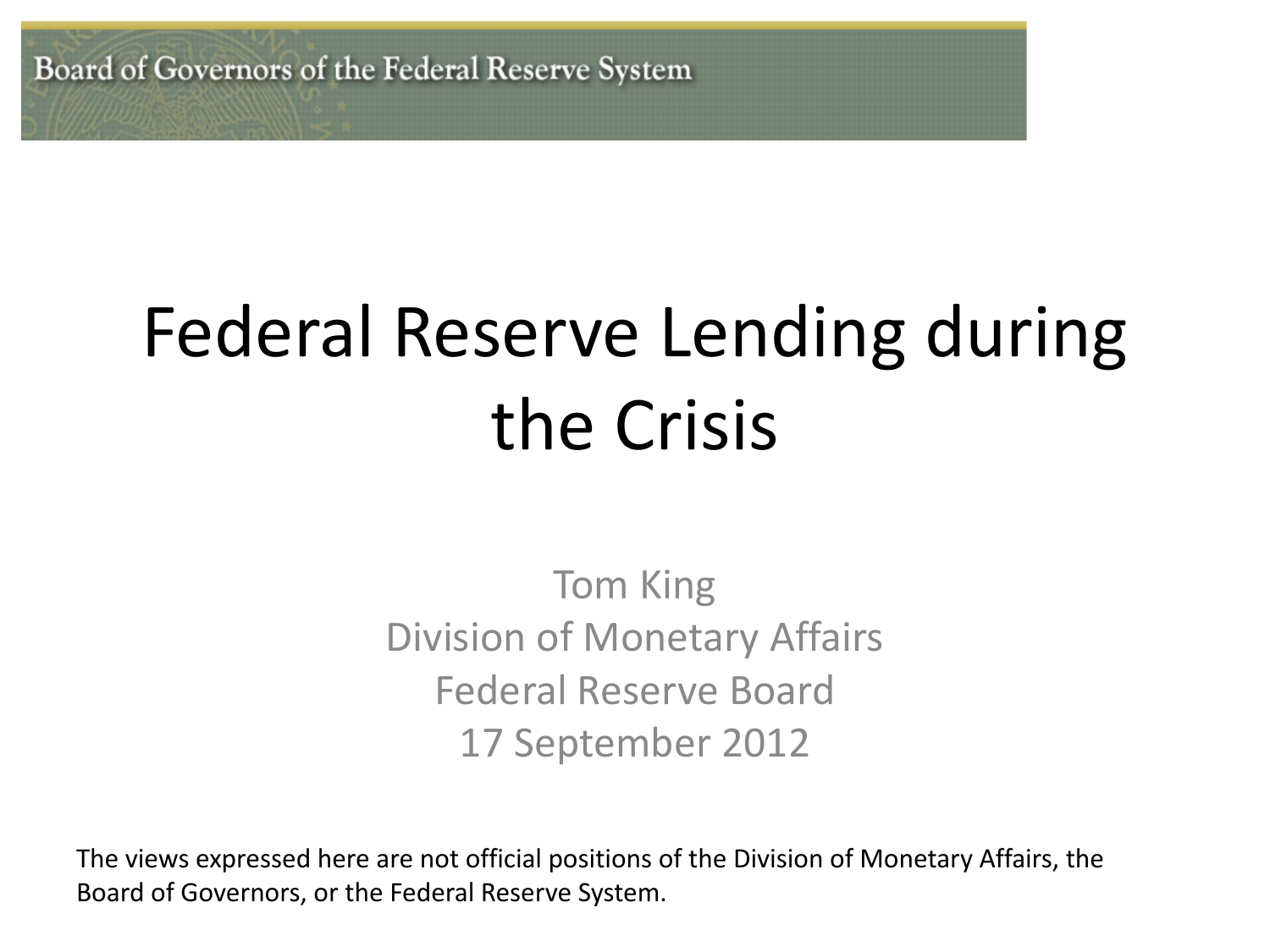### Overview:

### The Fed addresses the crisis of 2007 - 09

- Three-pronged response:
	- Monetary-policy easing
	- Assistance for specific institutions
	- **Liquidity and lending programs**
- Why?
	- Support solvent institutions
	- Maintain market confidence
	- Prevent runs and fire sales
	- Ensure pass-through of monetary policy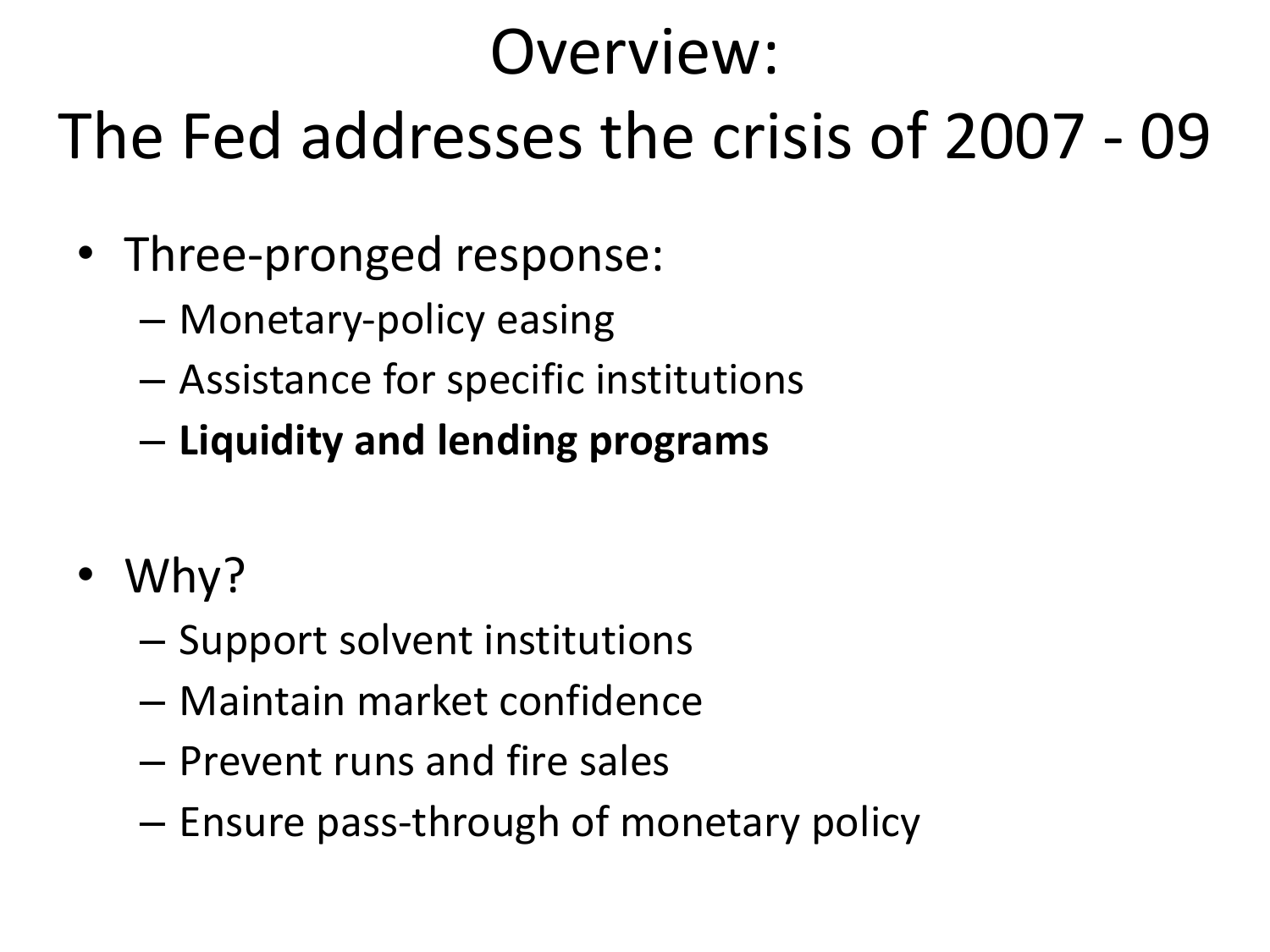#### A Simple Crisis Timeline

|                        | <b>Dates</b>          | <b>Market Stress</b> | <b>Fed Lending</b><br><b>Programs</b>     |
|------------------------|-----------------------|----------------------|-------------------------------------------|
| Prologue               | < Aug 2007            | Low                  |                                           |
| <b>Crisis: Phase 1</b> | Aug - Dec 2007        | <b>High</b>          | <b>Term Primary</b><br><b>Credit, TAF</b> |
| <b>Crisis: Phase 2</b> | Jan - Aug 2008        | <b>Spreading</b>     | <b>PDCF, TSLF</b>                         |
| <b>Crisis: Phase 3</b> | Sep 2008 - Early 2009 | <b>Extraordinary</b> | <b>AMLF, CPFF, MMIF,</b><br><b>TALF</b>   |
| Epilogue               | > Early 2009          | Improving            |                                           |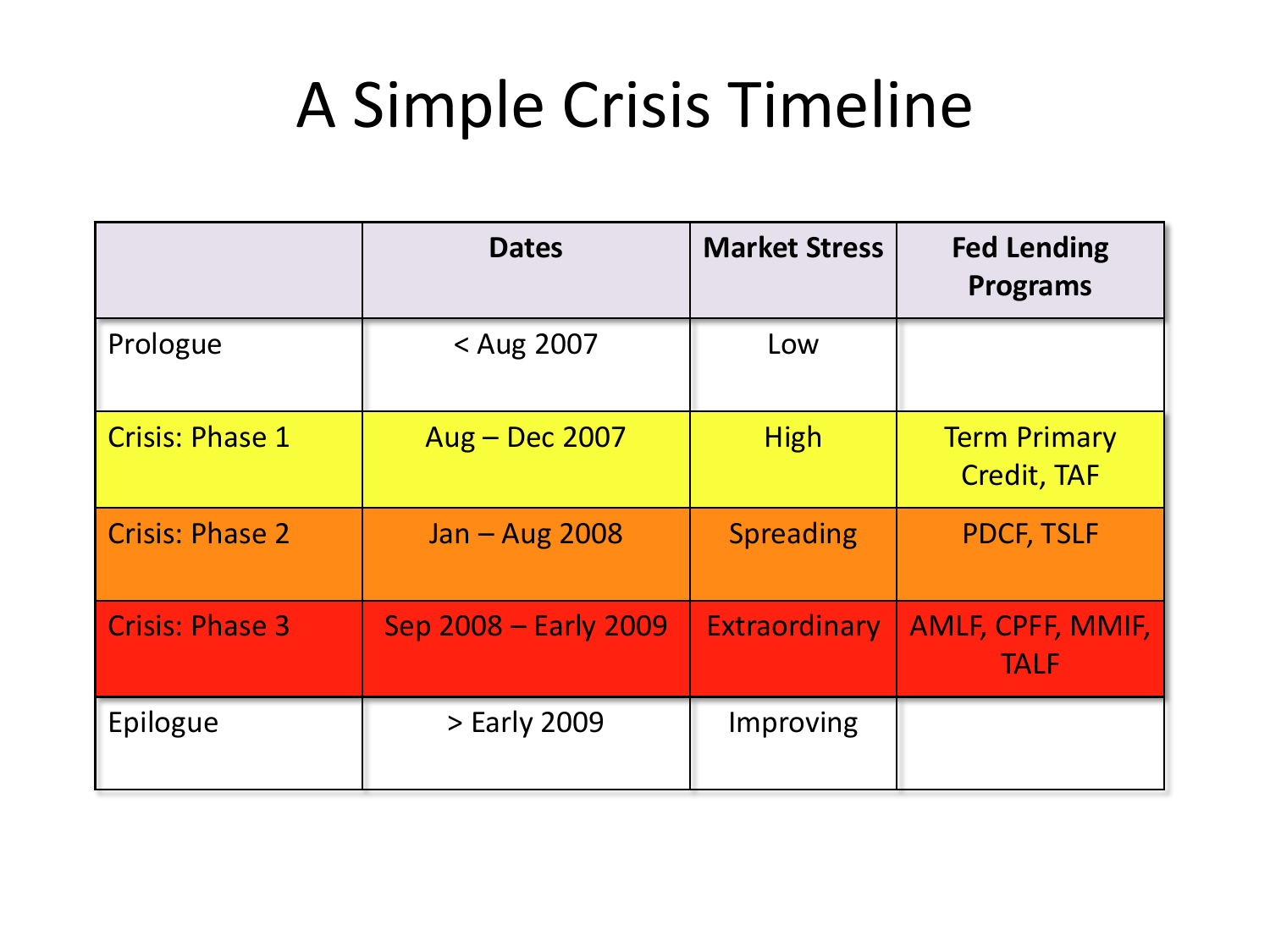### Financial Crisis: Prologue

- The boom in housing stimulated over-lending in mortgages
	- Many subprime mortgages were packaged into securities
	- Often rated AAA because they were overcollateralized
- A large volume of securities were funded by short-term liabilities in "shadow banking system"
	- Effectively leveraged and subject to funding runs
	- Banks provided implicit or explicit support
- When house prices started to fall,
	- Losses on subprime mortgages exceeded expectations
	- Risk exposures through securitizations and credit derivatives became hard to evaluate
	- Investors lost confidence in securities, credit ratings, and counterparties…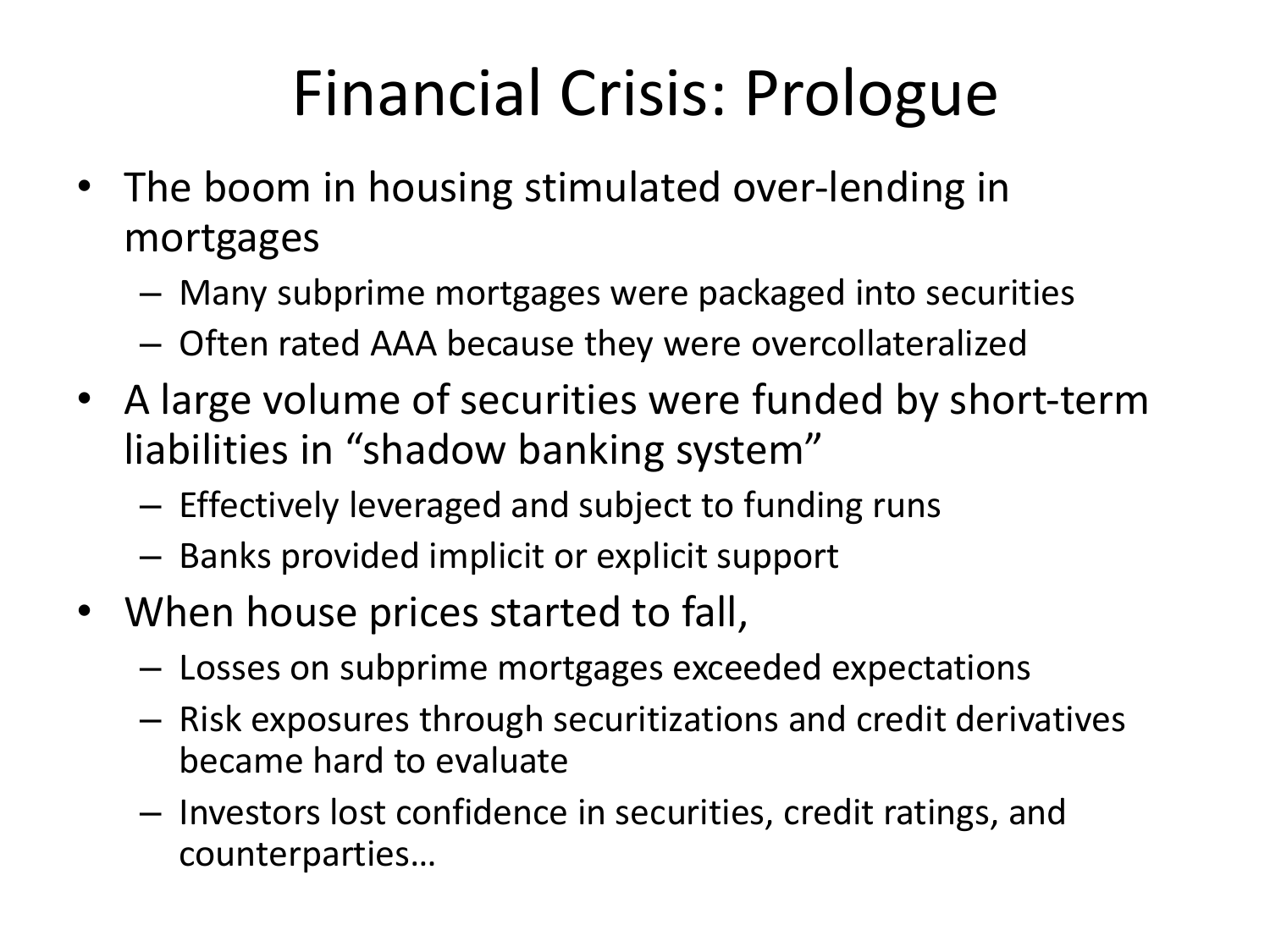# Phase 1 of the Crisis: August 2007

- August 9 BNP Paribas suspends redemptions from funds
	- Disruptions in money markets
	- Asset-backed commercial paper becomes stressed
	- Banks face increased draws on liquidity just as their sources of liquidity dry up
	- Interbank funding rates surge and become volatile
- August 17 Fed lowers primary credit rate and offers 30-day **term primary credit**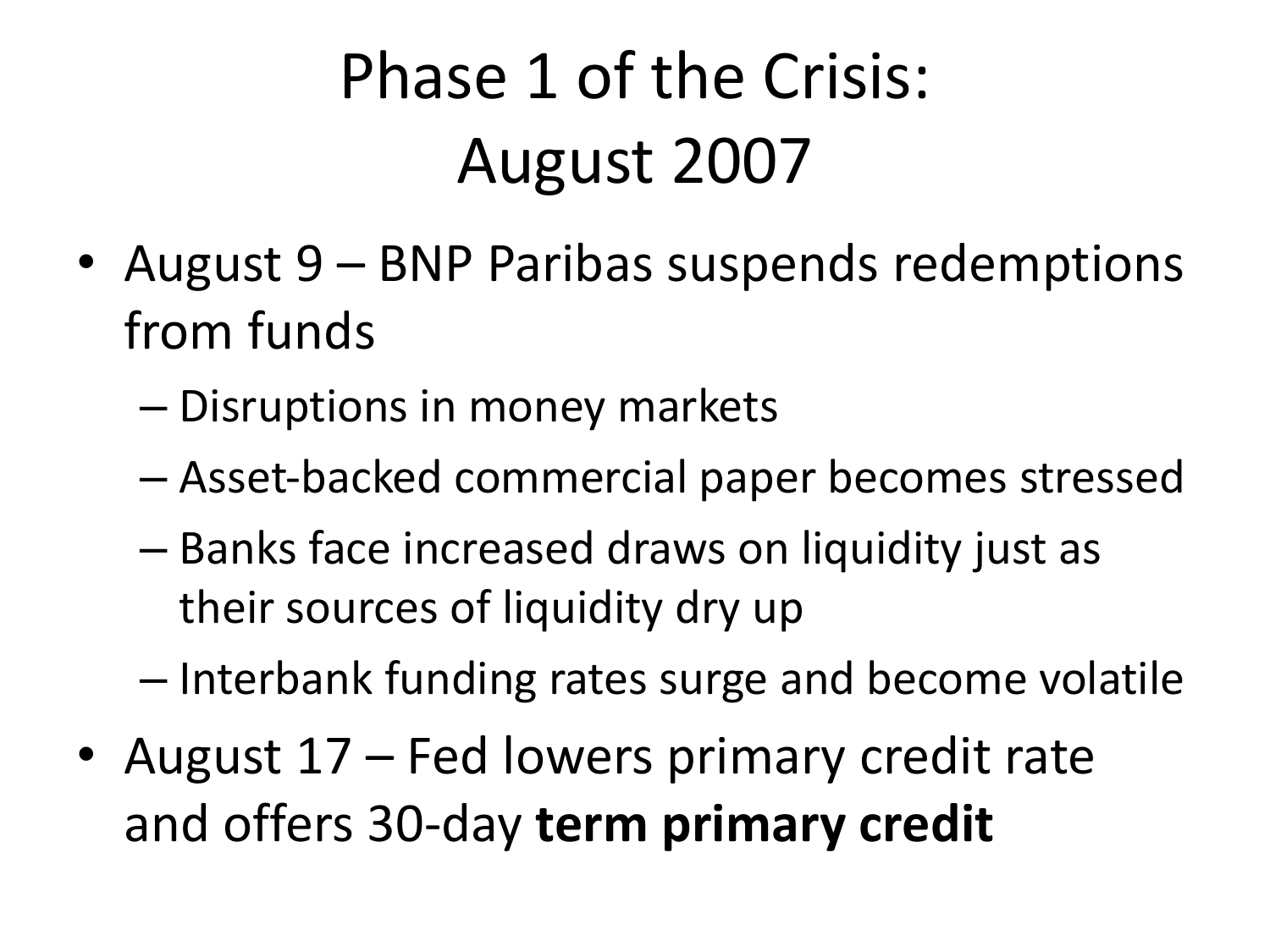#### Funding spreads and Fed lending through November 2007



- The LIBOR-OIS spread is what banks pay for unsecured term funding, *beyond* what they expect overnight funding rates to be.
- Measures interbank market stress.
	- Includes premiums for credit and liquidity risk.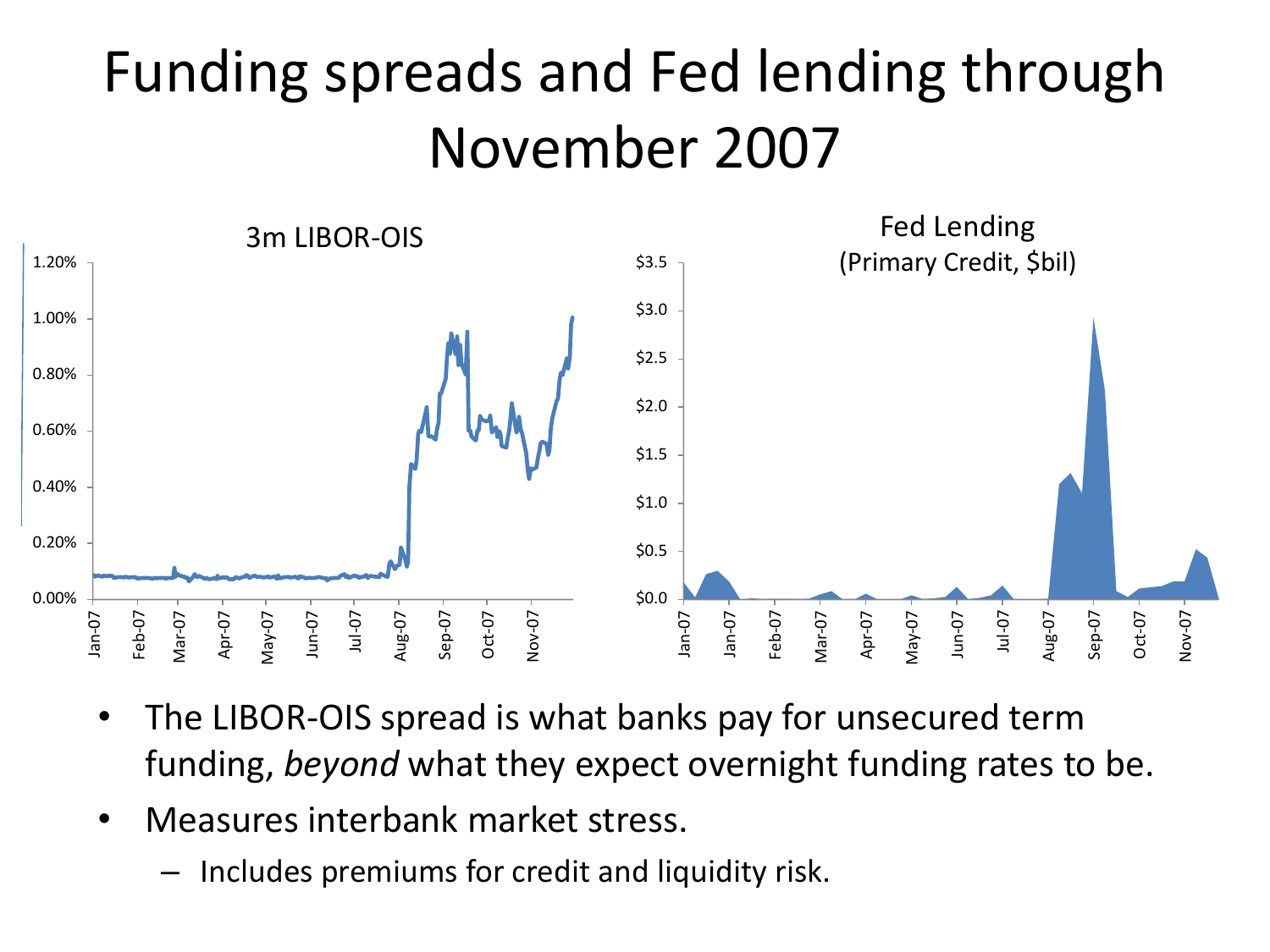# Why didn't this work better?

In a word, "Stigma."

- Banks are reluctant to use the window perceived to send a bad signal.
- If banks won't borrow, then the discount window is a less effective tool for both monetary policy and financial stability.
- Primary credit is *supposed* to help by:
	- Maintaining confidentiality
	- Emphasizing the soundness of borrowers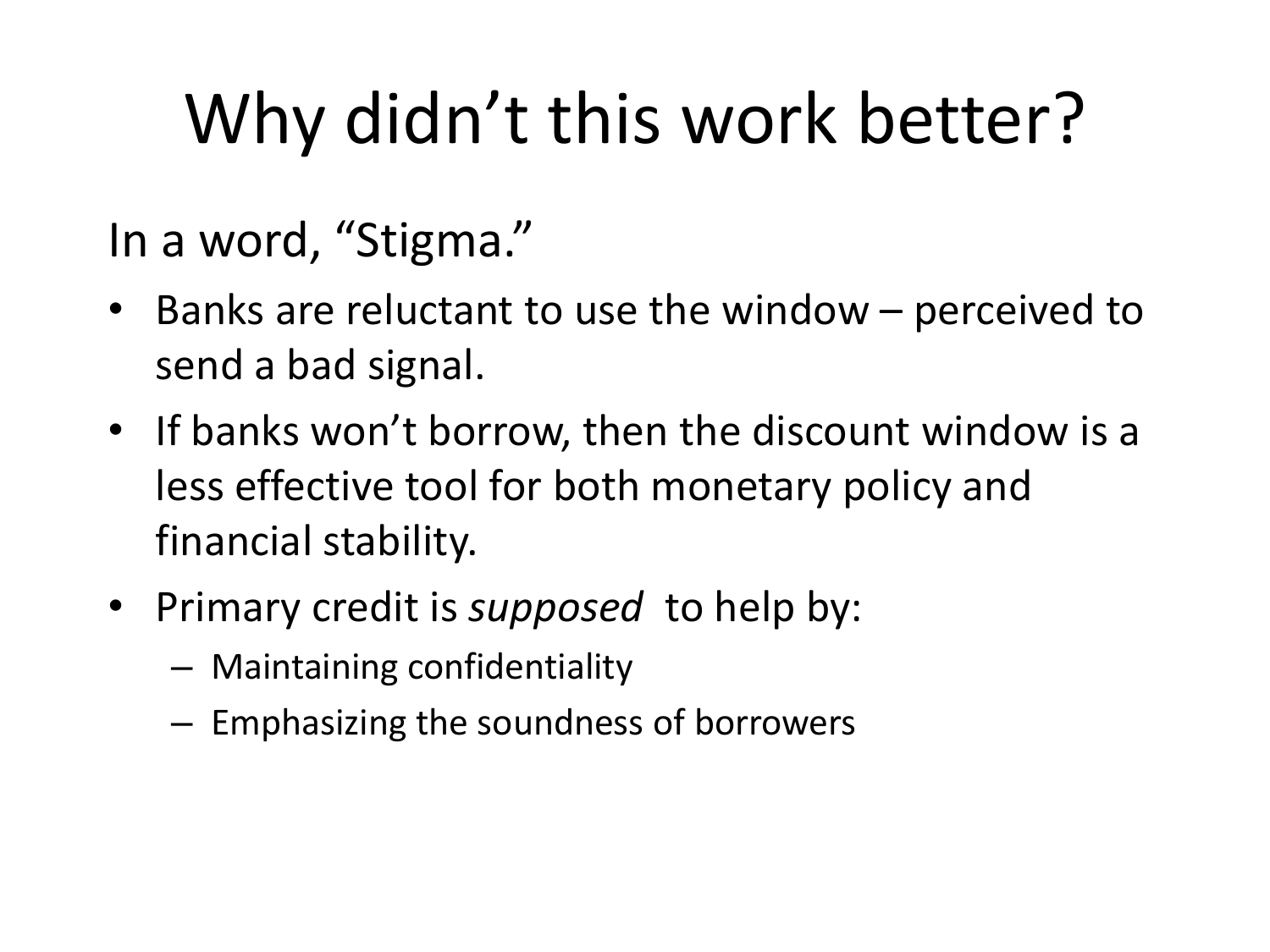# The TAF

- The **Term Auction Facility** (TAF) was announced December 12, 2007.
- Offered funding for 28 or 35 days through periodic auctions.
	- Maturities were later extended.
- DI's submitted bid schedules against a fixed amount of funding (initially \$20 billion)
	- All primary-credit-eligible DI's could participate
	- Lending was collateralized under standard margins.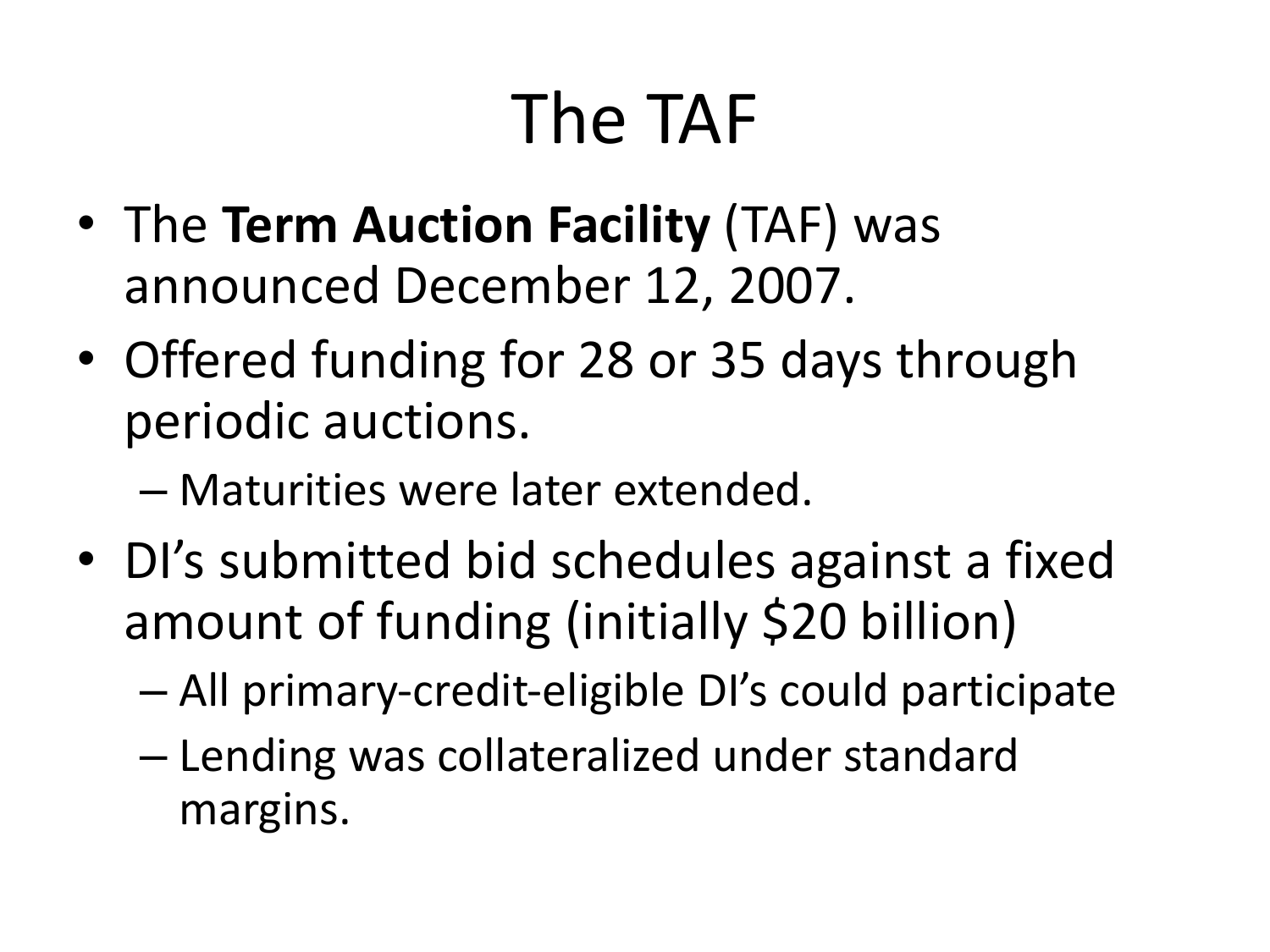### Advantages of the TAF

- TAF likely mitigated stigma by:
	- Appearing to be something different than "normal" discount window borrowing
	- Having DI's approach the Fed collectively
		- Many DI's submitted bids at the same time
		- No institution could borrow more than 10% of offering
	- Reducing the appearance of immediate funding needs
		- Auctions settled after three days.
	- Allowing stigma to be "priced in"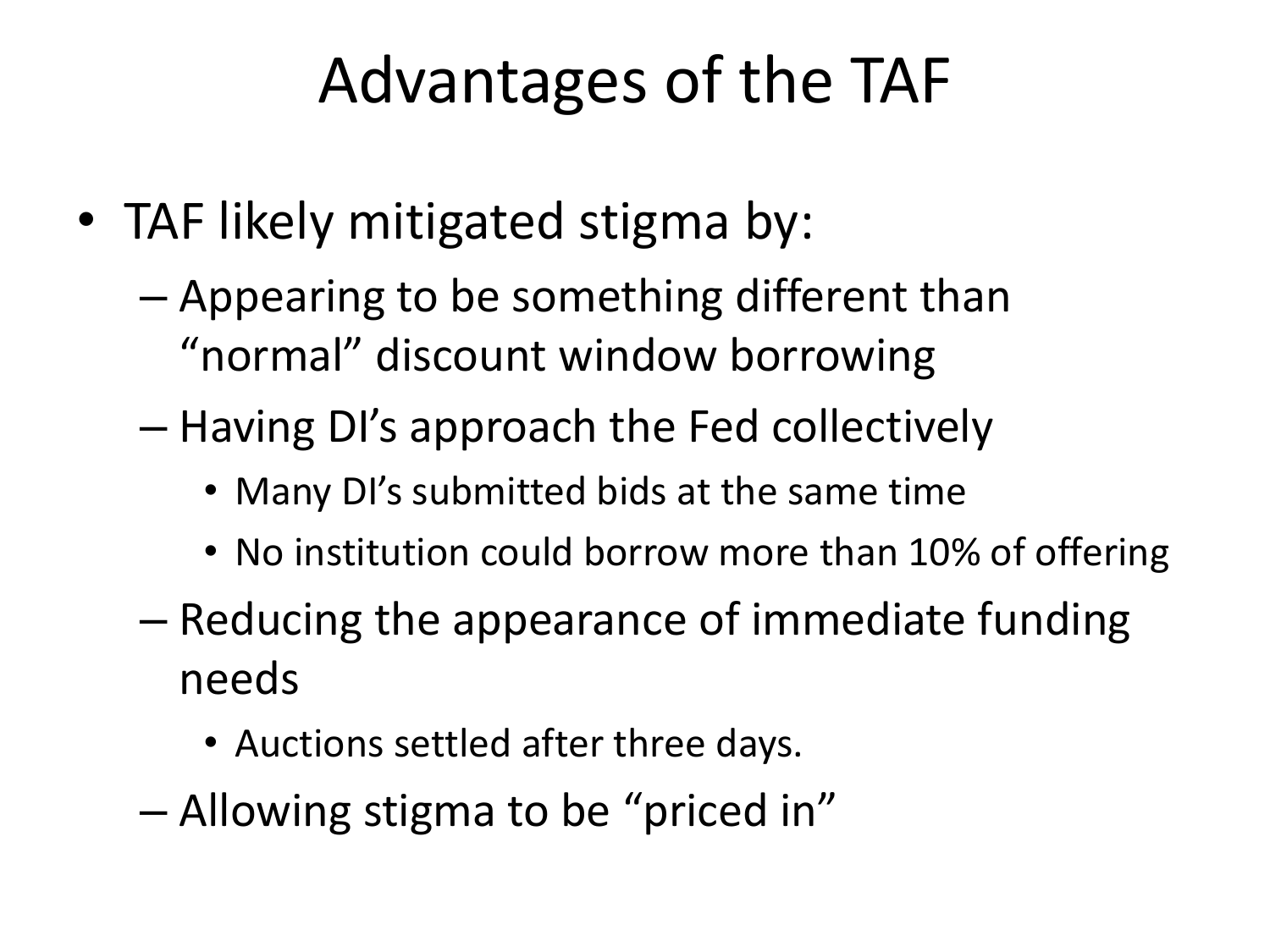# Response to the TAF

- 452 DI's borrowed from the TAF over its lifetime.
	- Last auction was in March 2010.
	- By March 2008, \$60 billion outstanding.
	- Much more was borrowed later, as stress increased.
- Following the creation of the TAF, funding conditions generally improved….

… but only for a while.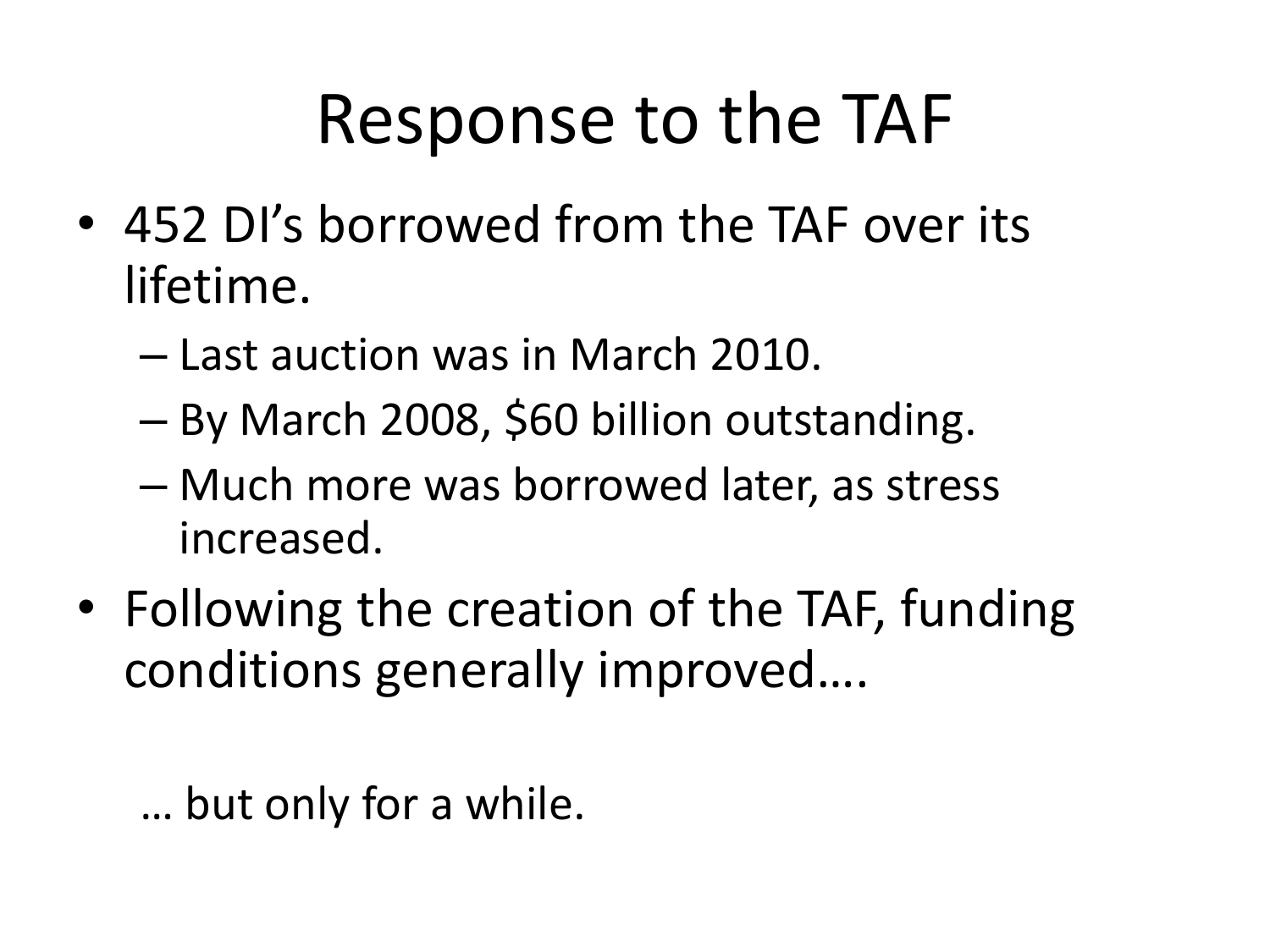#### Funding spreads and Fed lending through early 2008



Excludes central bank liquidity swaps, secondary credit, and seasonal credit.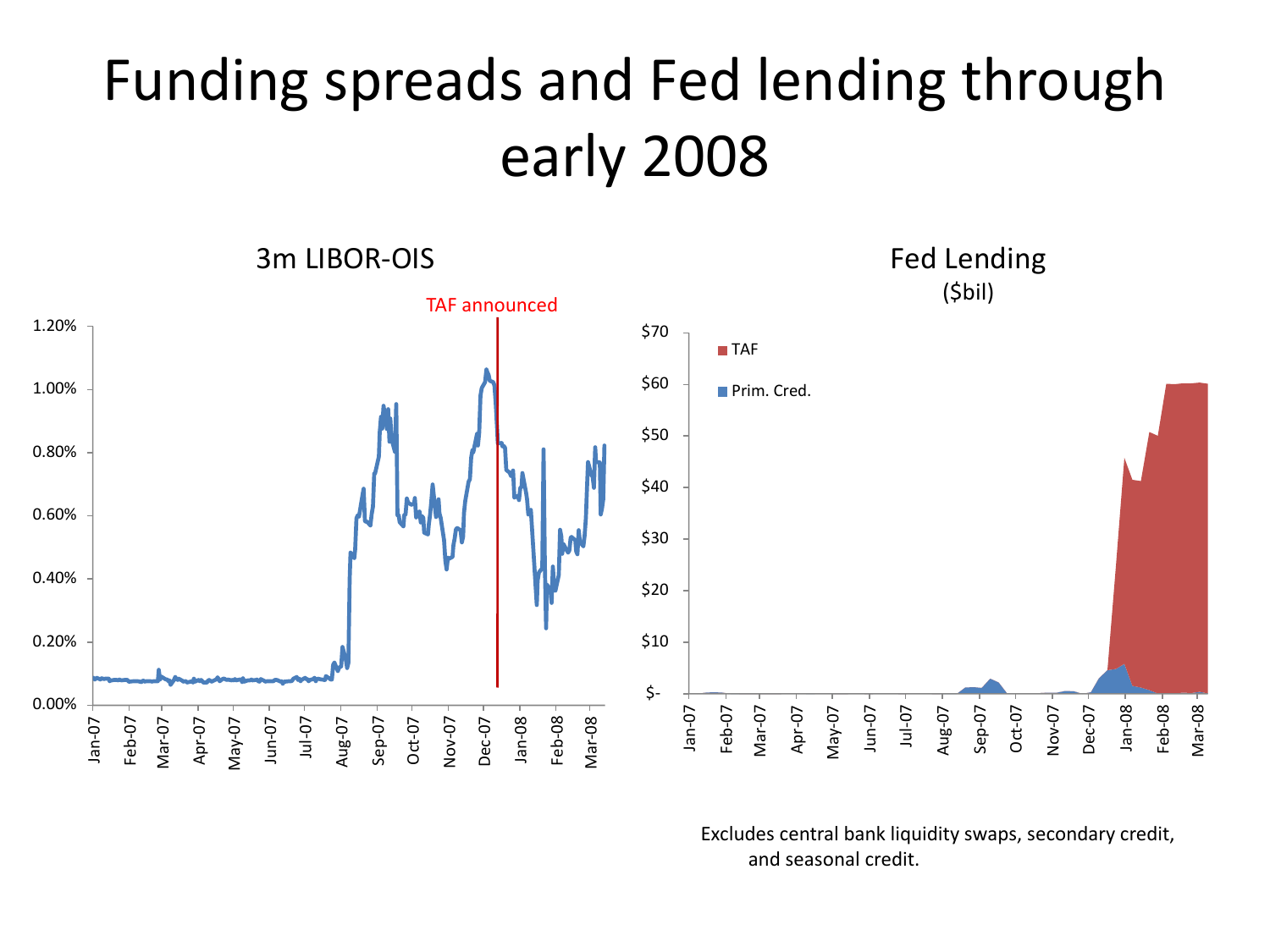#### Did the TAF reduce funding costs?

- Taylor and Williams (2009) say no.
	- LIBOR-OIS was not significantly lower, on average, after the TAF than before.
		- Moreover, the spread didn't fall after the auctions themselves.
	- They argue that funding pressures were driven by *counterparty credit risk*, so improving liquidity didn't help.
- Other studies disagree.
	- Depends on how you measure it.
	- Also, you need to know the counterfactual.
		- Christensen, Lopez, and Rudebusch (2009) model interest rates as functions of monetary policy, credit risk, etc., taking account of arbitrage relationships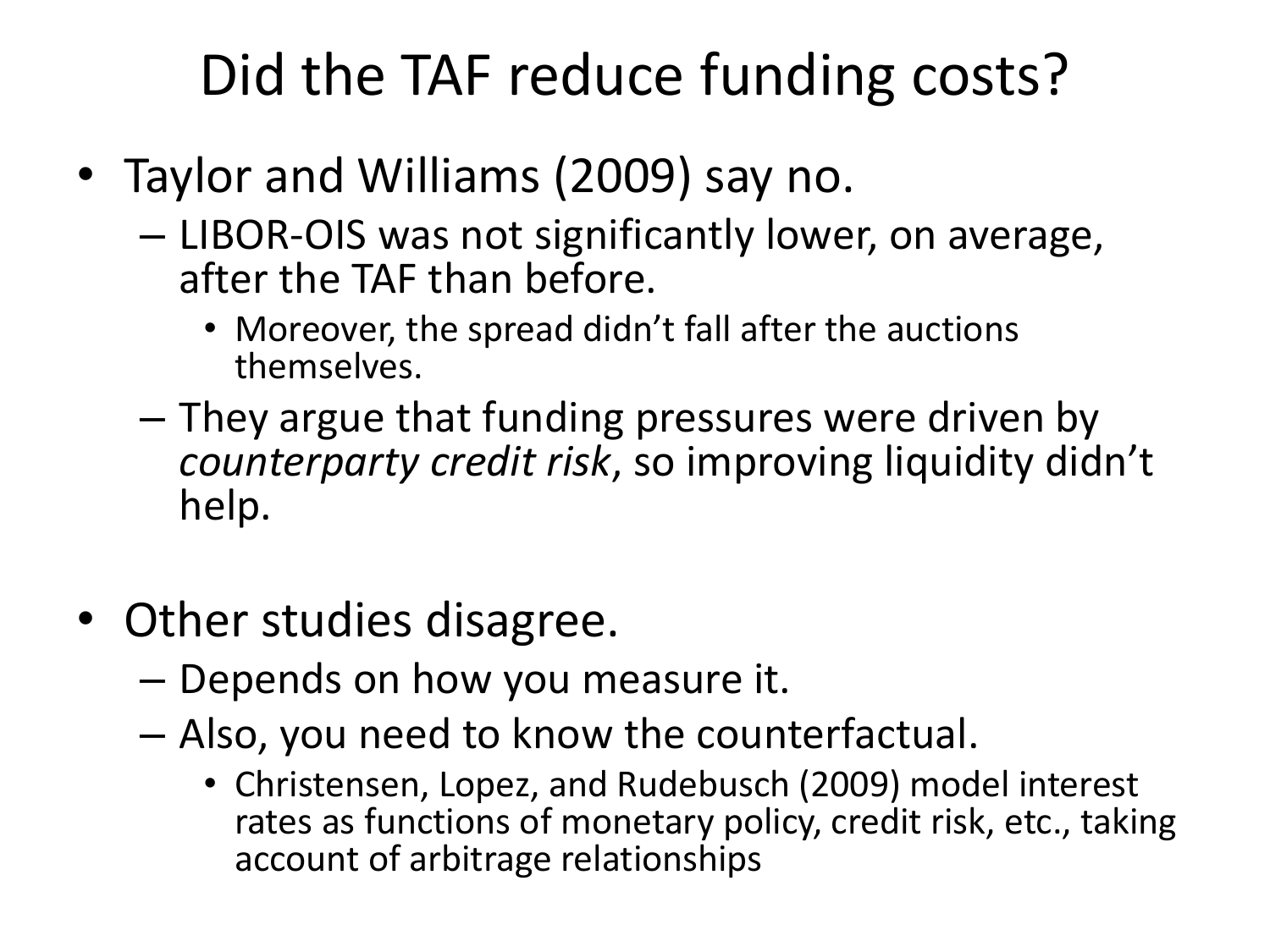#### Estimated effects of TAF on LIBOR spreads



Source: Christensen et al. (2009)

- Effect averages about 70 bp.
- (These are spreads over *Treasury* rates, but LIBOR-OIS would be similar.)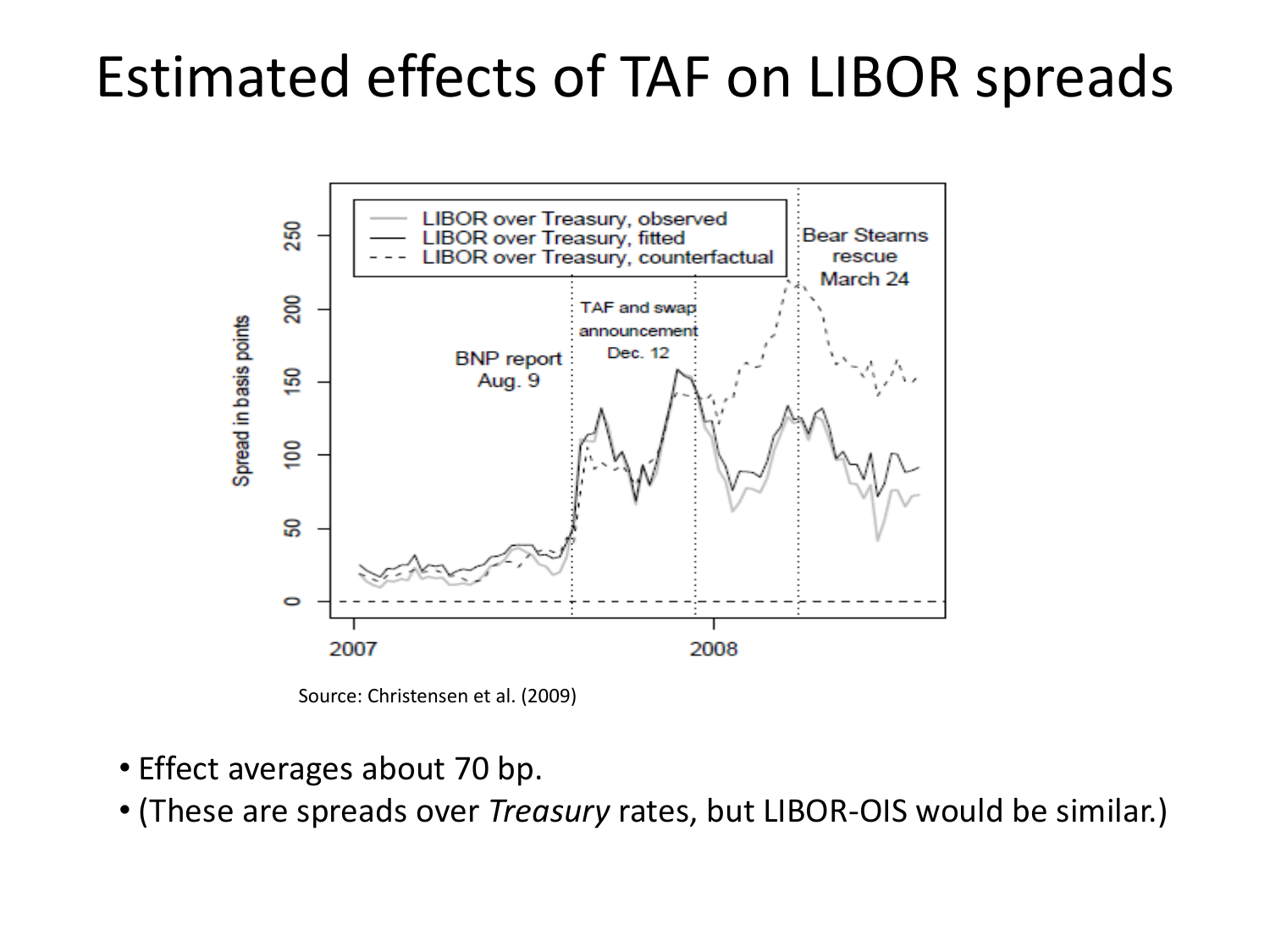# Did the TAF avoid stigma?

Amantier, Ghysels, Sarkar, and Shrader (2011) examine individual TAF bids:

- Most participating DI's bid *above* the primary credit rate.
- Average premium bid was 37 bp.
- The premium shot up in September 2008 when the crisis accelerated.

– Likely reflected increased fear of sending a bad signal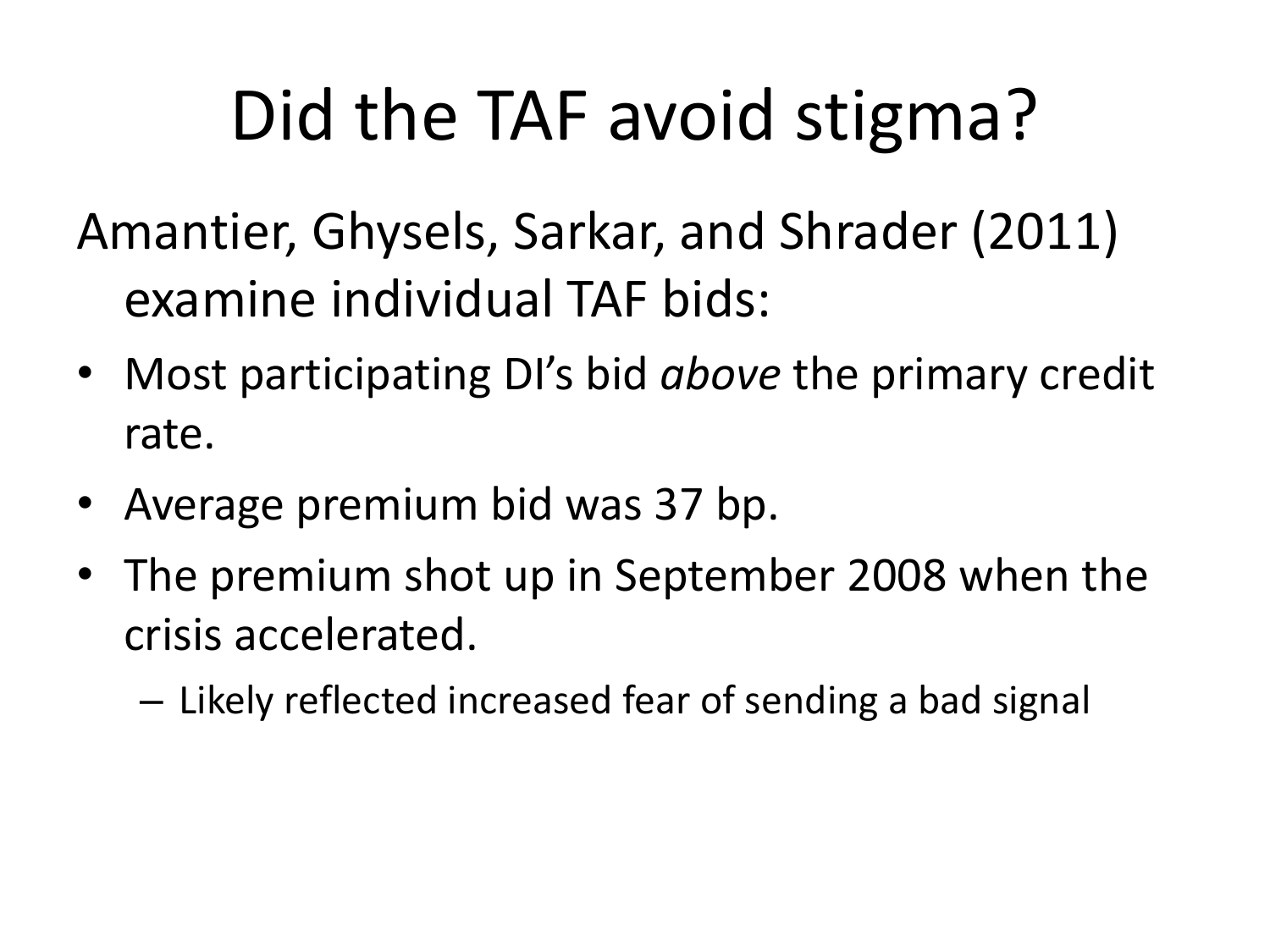# Phase 2 of the Crisis: Bear Stearns and the Repo Market

- Why did LIBOR rise again in 2008?
	- Concerns about the economy deepened
	- Losses for financial institutions appeared bigger
- Repo market came under increased pressure.
	- This is a different set of counterparties from the unsecured market
	- Nonetheless, pressures spilled over into LIBOR and other rates
	- Contributed to Bear-Stearns acquisition on March 16
- Commercial paper market also experienced further strains.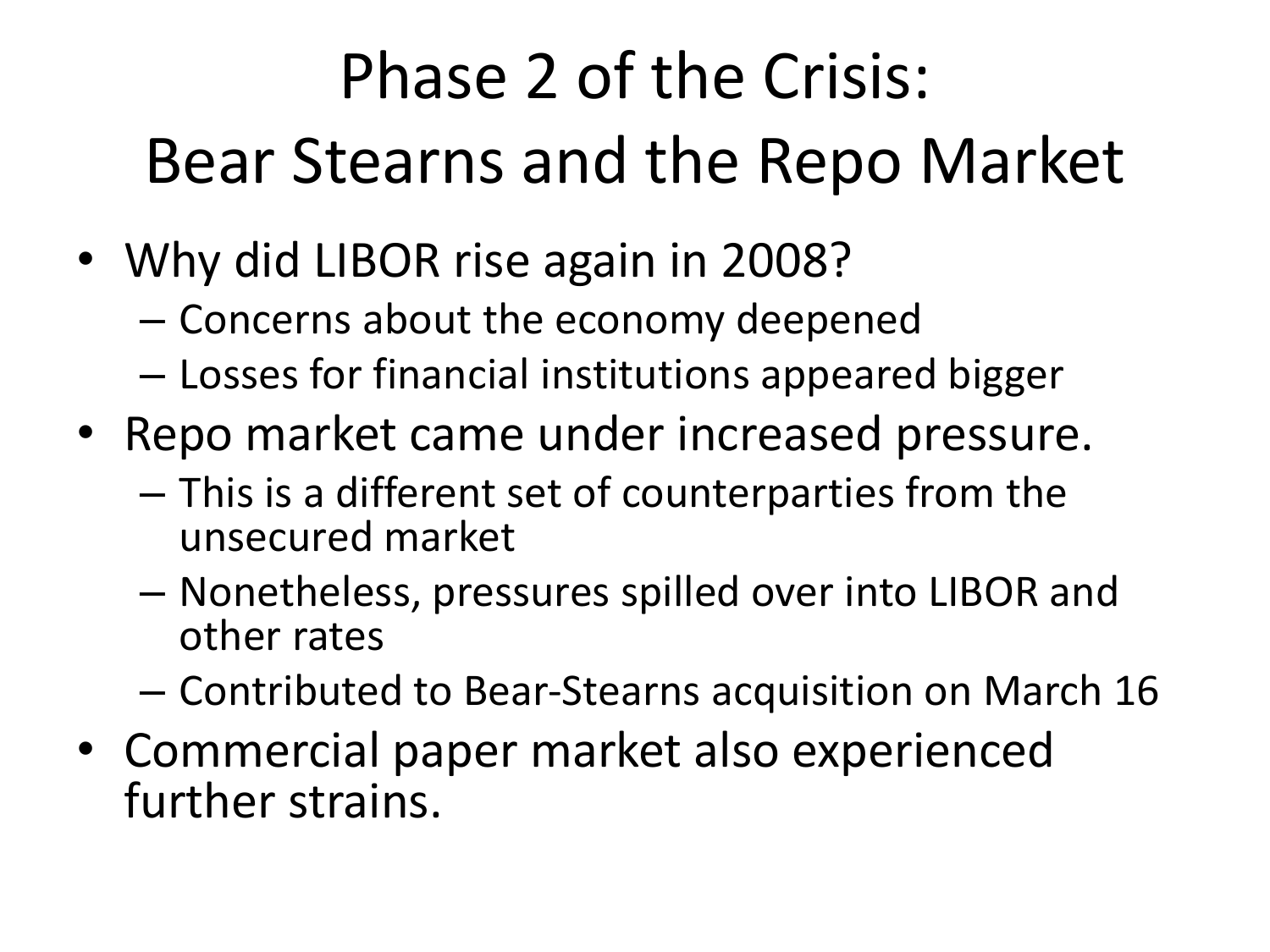### Fed Response

- Expand TAF auction sizes to \$50 billion
- Cut primary credit spread to 25 bp and offer term up to 90 days
- Assistance with Bear Stearns transaction
- **Term Securities Lending Facility** (TSLF)
	- Lend securities from SOMA at term to primary dealers.
	- Exchange less-liquid for more-liquid assets, facilitating repo and improving liquidity.
- **Primary Dealer Credit Facility** (PDCF)
	- Allow primary dealers to borrow from the Fed against a range of collateral.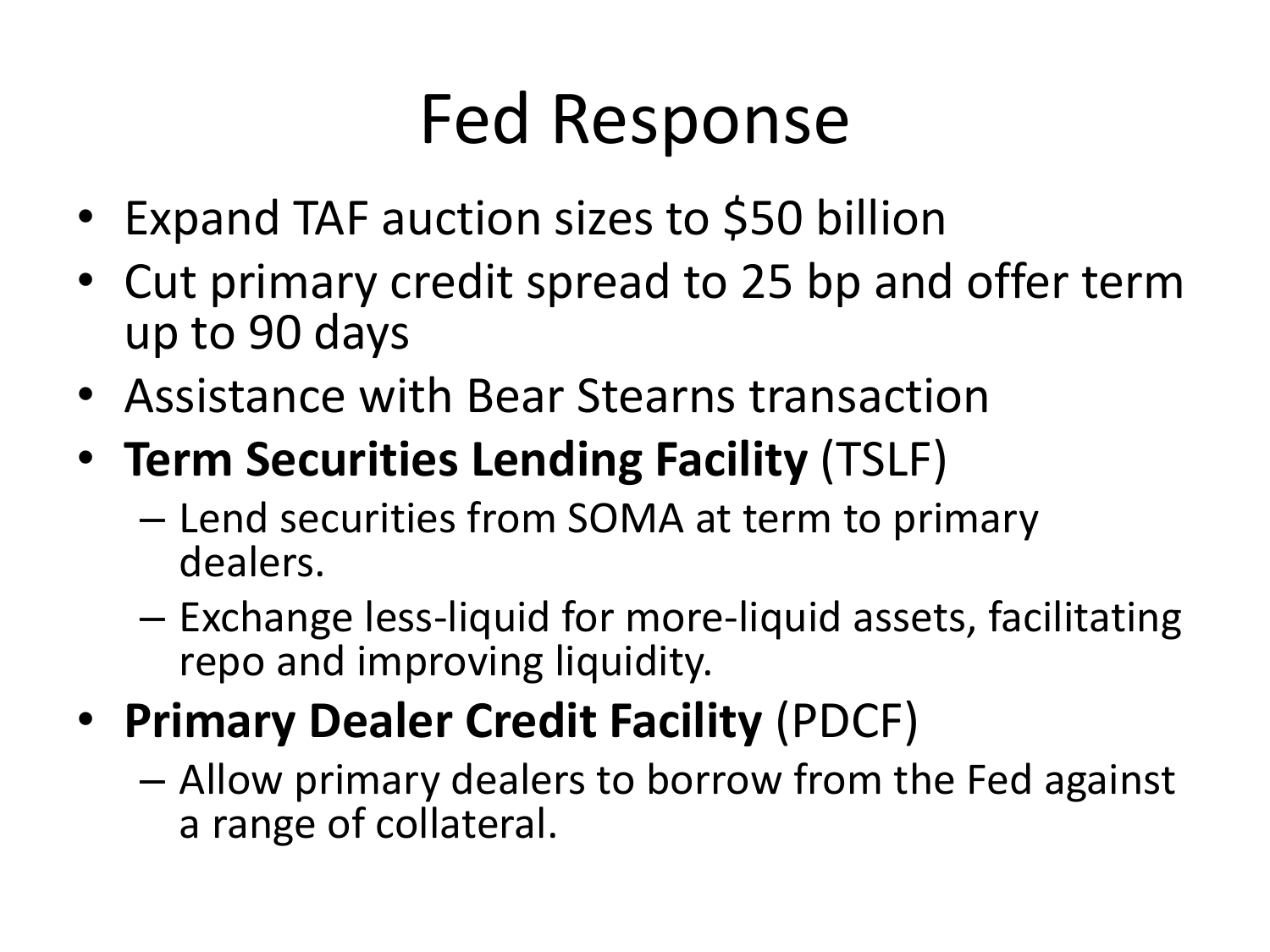# Emergency Credit

- PDCF and TSLF were *not* straightforward extensions of standard Fed operations – required emergency authority
- The Federal Reserve can lend to non-DIs in special situations
	- "Unusual and exigent circumstances"
	- Credit is not available from other sources
	- On vote of at least five Governors
- Authority -- FRA 13(3) -- had not been used since 1930s
- But it was used extensively during the crisis...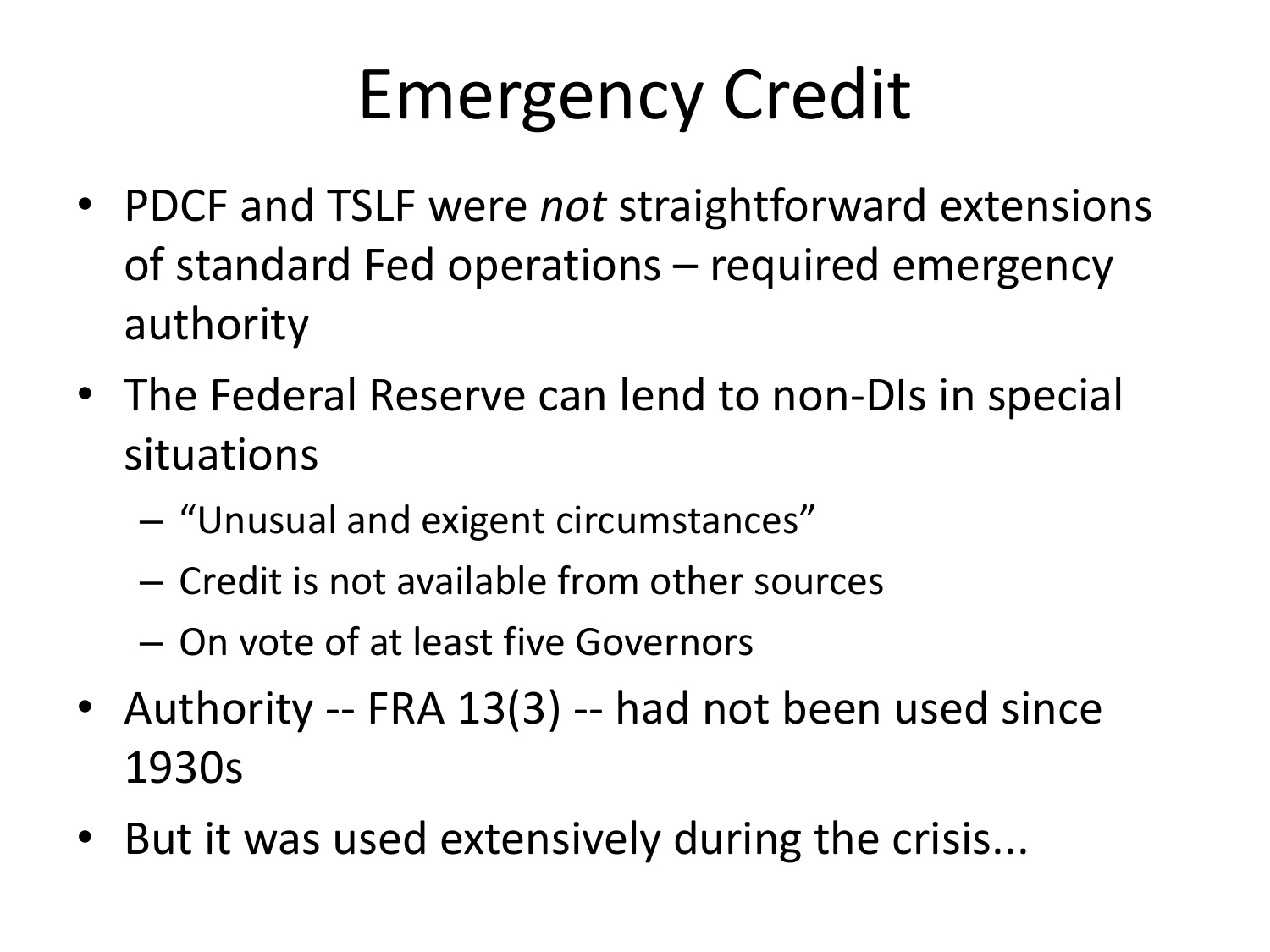### Phase 3 of the Crisis: Lehman, etc.

- On September 14, 2008 Lehman Brothers filed for bankruptcy, and Merrill Lynch was bought by B of A.
- This followed the conservatorship of Fannie and Freddie.
- Shortly after, enormous shortfalls were revealed at AIG.
- Shortly after, Washington Mutual failed and Wachovia was sold to Wells Fargo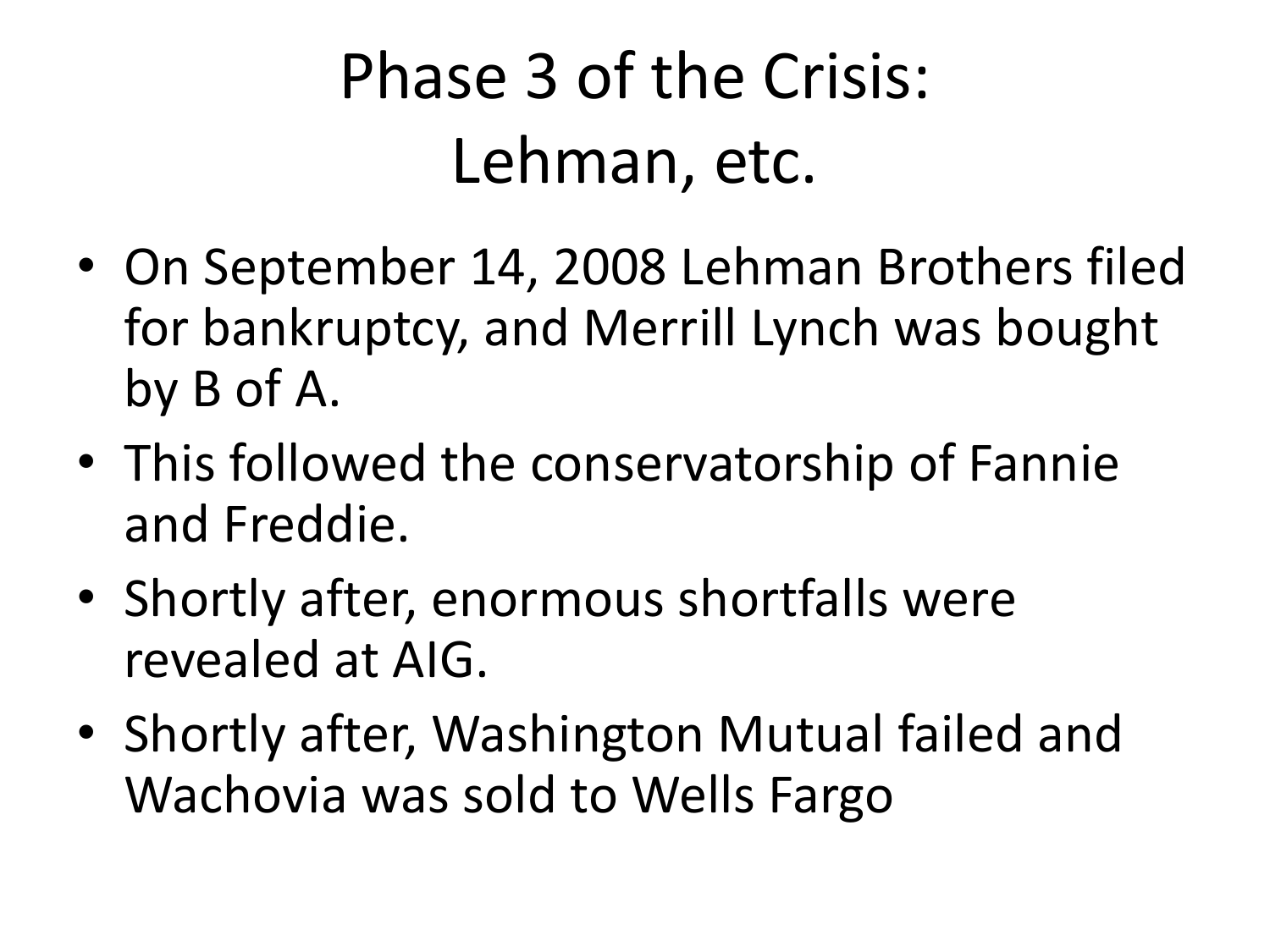### In Addition, Money Markets Came under Extraordinary Pressure

- On Sept. 16, the Reserve Primary Fund "broke the buck"
	- Investors fled when its exposure to Lehman became clear.
	- This precipitated "runs" on other prime money market funds.
- These funds were major holders of commercial paper.
	- CP became difficult to issue.
	- Threatened the operations of a wide variety of financial and nonfinancial businesses.
- The repo market seized up, making it difficult to fund all but the safest collateral.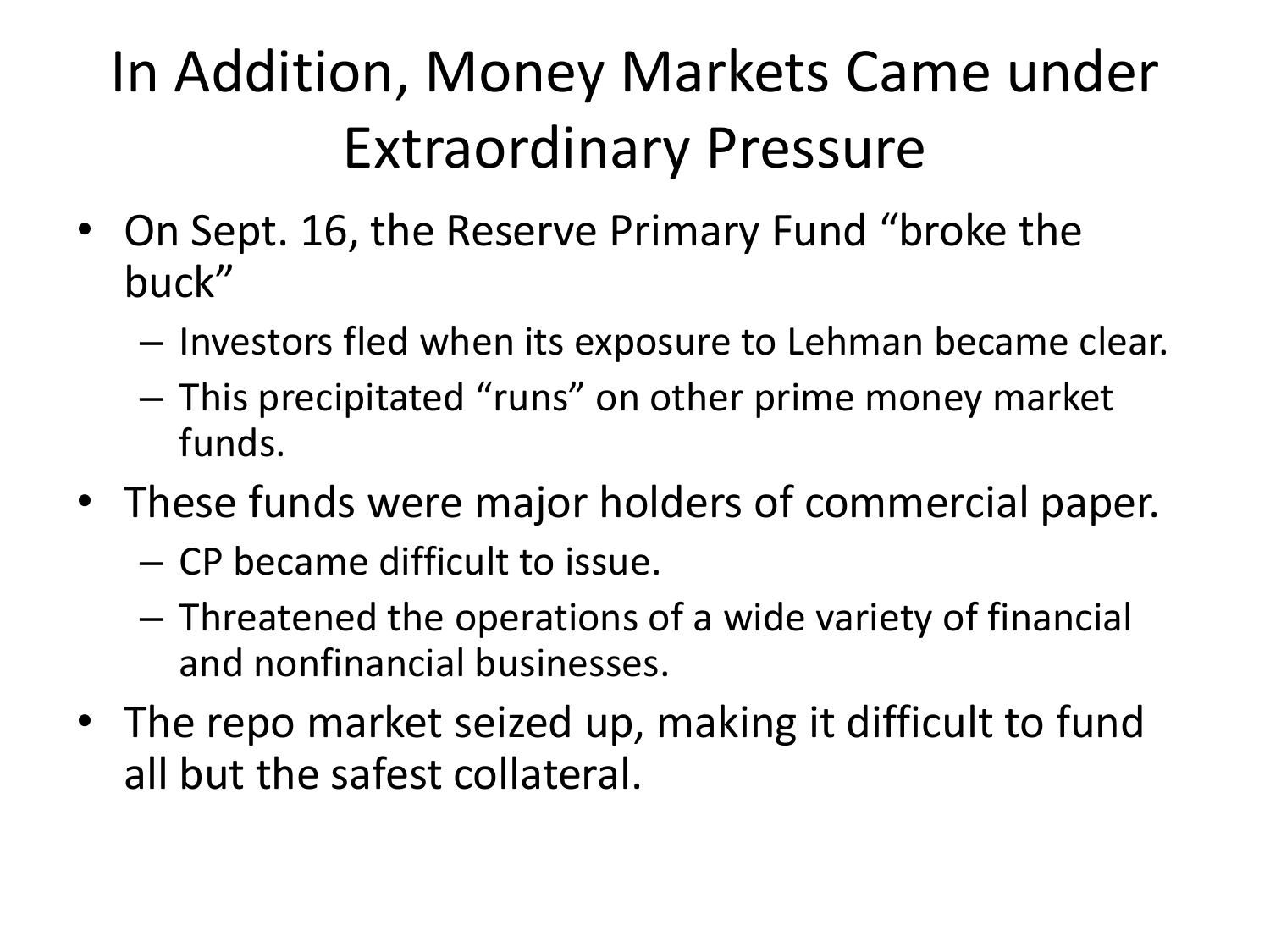#### Indicators of money-market stress

**Haircut index** 



**AA Financial CP Spread to Fed Funds Target**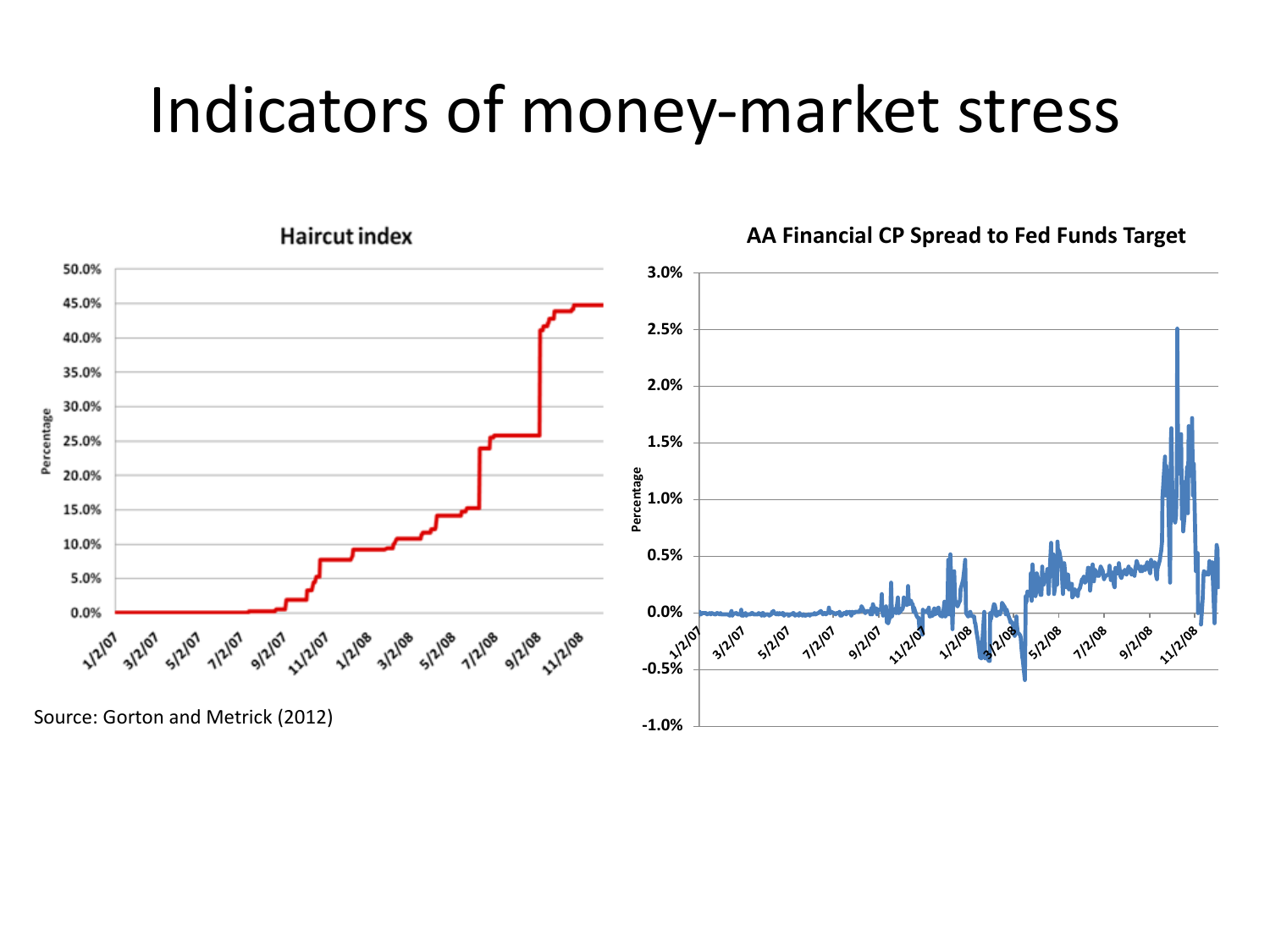### Fed Response

- Broadened collateral for PDCF and TSLF
- Suspended rule 23a
- Expanded TAF auctions to \$150 bil
- Announced three new 13(3) programs:
	- **Asset-Backed Commercial Paper Money Market Mutual Fund Liquidity Facility** (AMLF)
		- Provided loans to DIs that purchased highly rated ABCP from money funds.
	- **Commercial Paper Funding Facility** (CPFF)
		- Purchased highly rated 3-month CP at a penalty rate.
	- **Money Market Investor Funding Facility** (MMIFF)
		- Would have provided loans to purchase assets from money funds. (Never used.)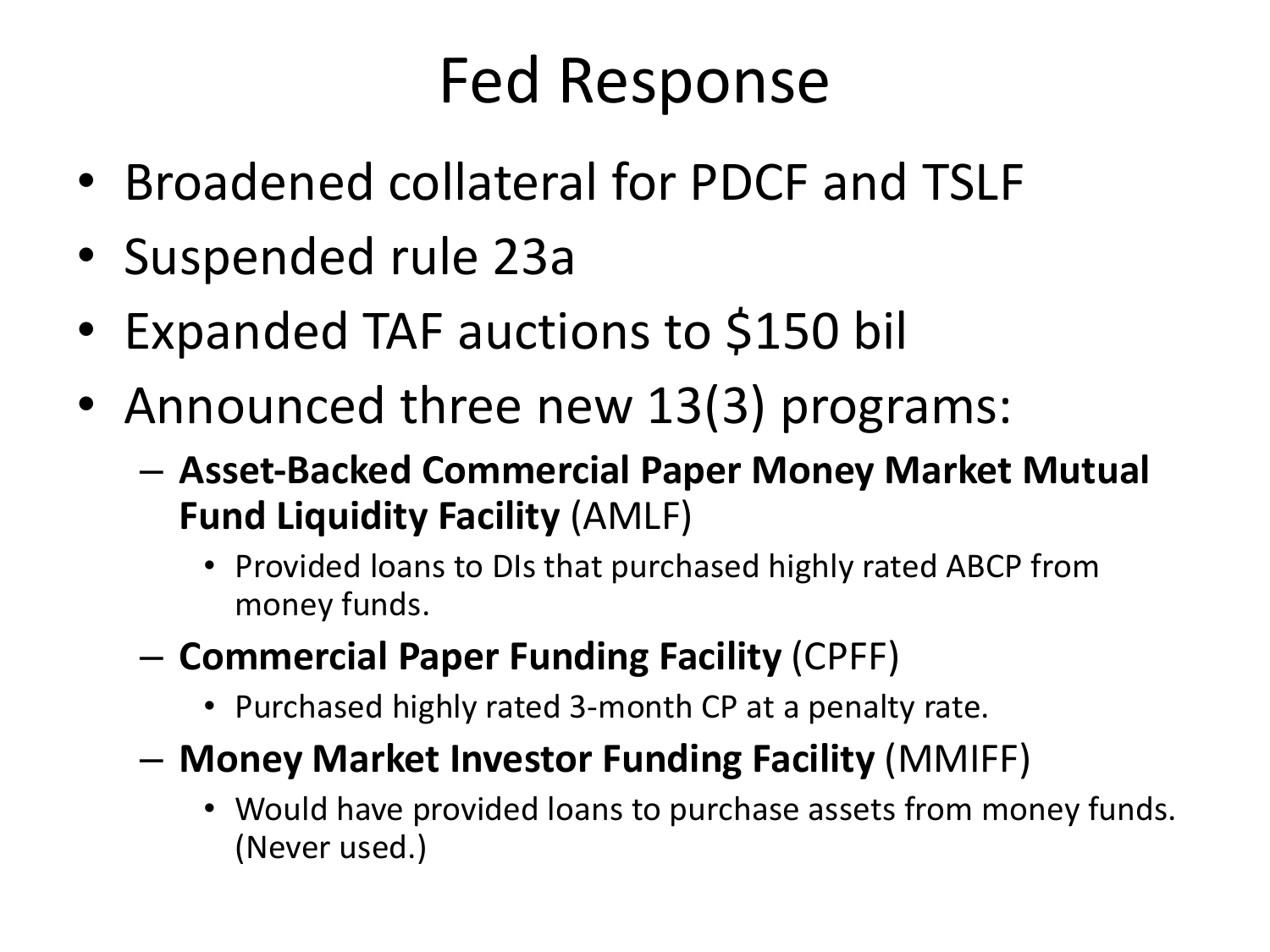#### Funding spreads and Fed lending through December 2008



Excludes central bank liquidity swaps, TSLF, Maiden Lane facilities, secondary credit, and seasonal credit.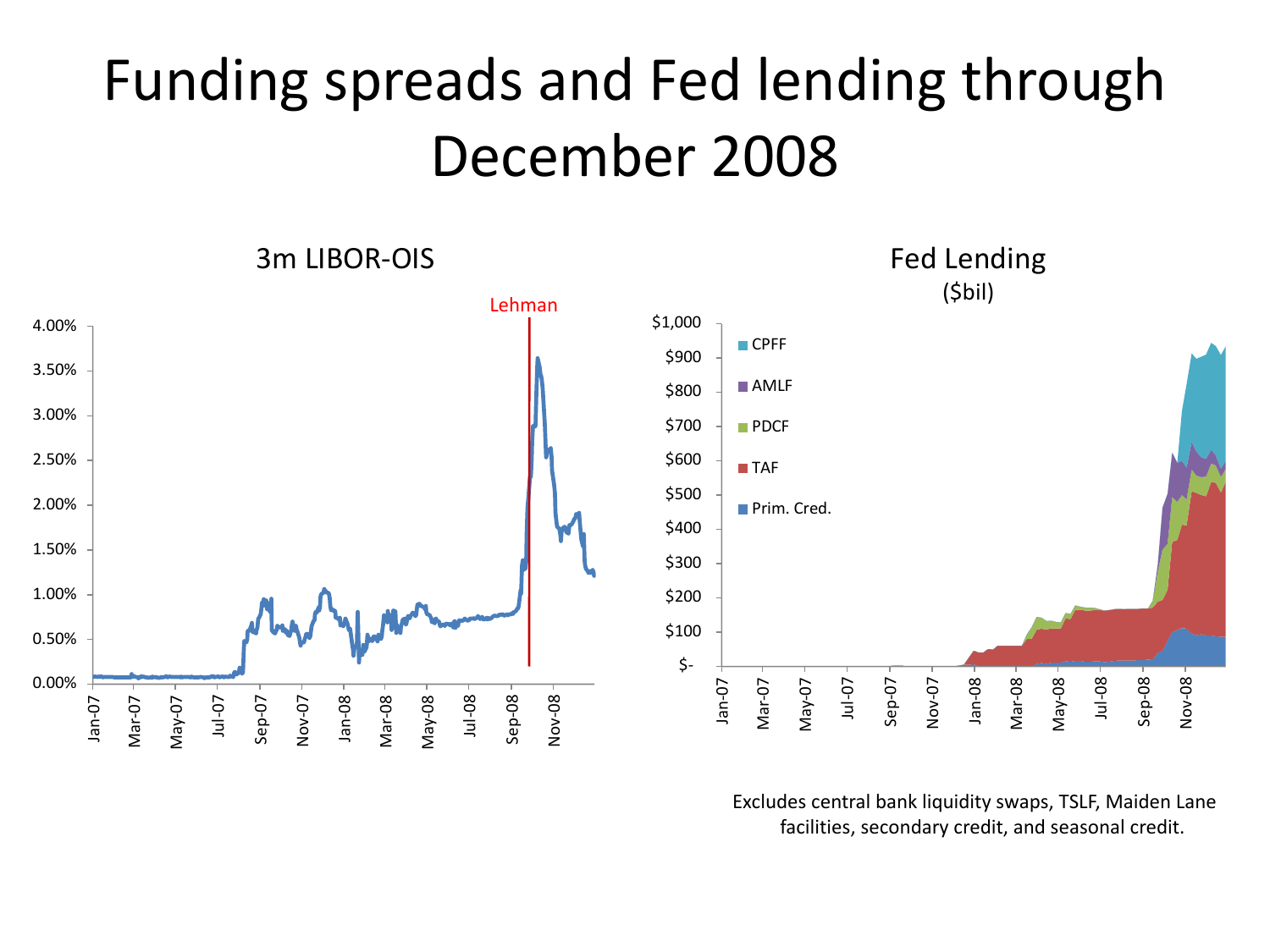# TALF

- An additional market that came under pressure in late 2008 was that for asset-backed securities (ABS).
	- These fund a variety of consumer and small-business loans.
	- Disruption of the market could have significantly limited the availability of credit to households and businesses.
- Creation of the **Term Asset-Backed Securities Loan Facility** (TALF) was announced in Nov 2008.
	- Began operations in March, 2009.
	- FRBNY made term loans to holders of highly rated ABS.
	- Loans were over-collateralized and backstopped by Treasury.
	- Asset classes were later expanded to include CMBS and others.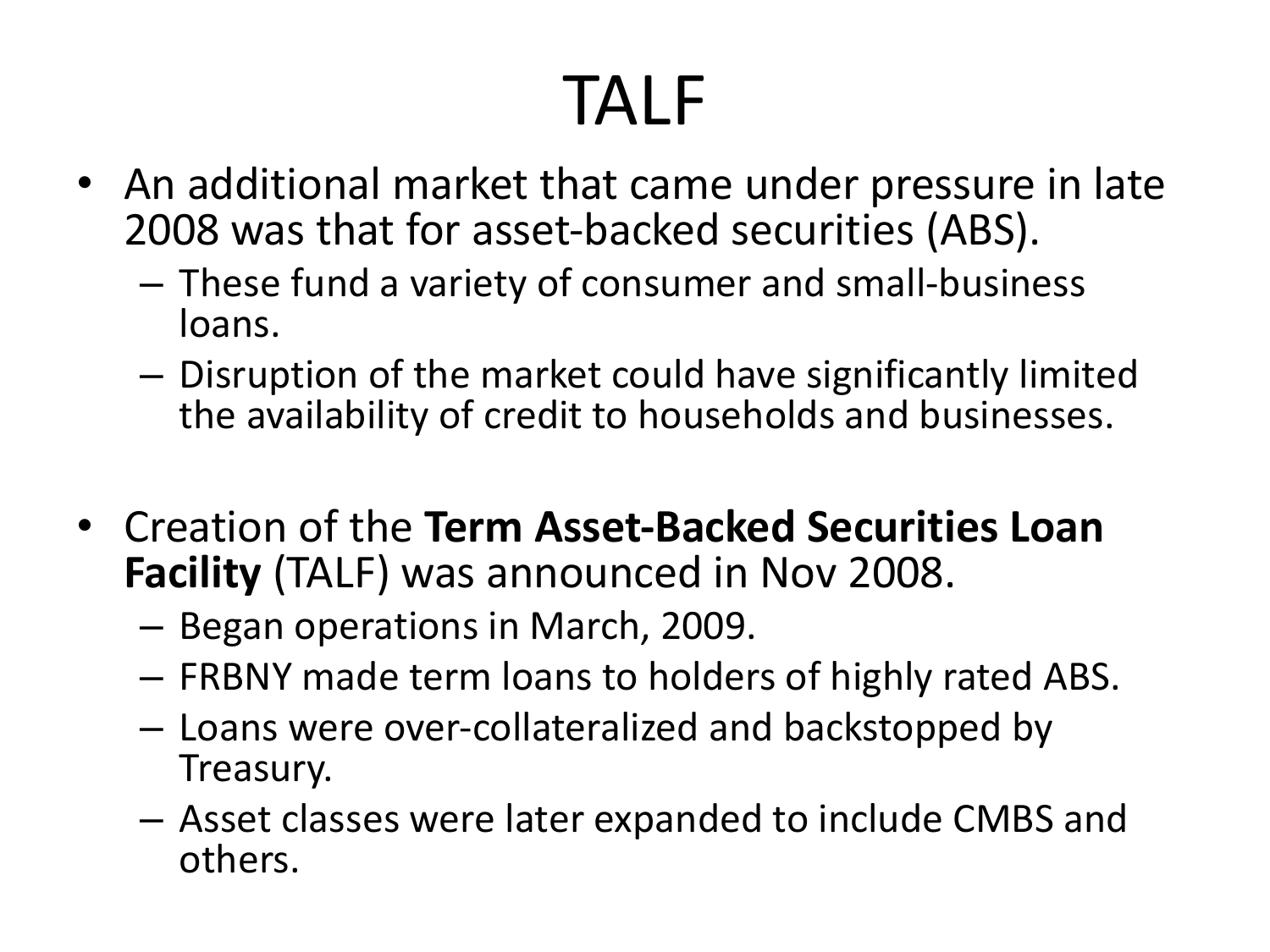# Evidence on the Effects of the Fed's 13(3) Programs

- *Fleming et al. (2011)*:
	- The TSLF narrowed spreads between Treasury and other collateral in the repo market.
- *Duca (2012)*:
	- The CP-related facilities prevented a major decline in CP issuance.
- *Duygan-Bump et al. (2010)*:
	- The AMLF led to a decline in spreads on eligible ABCP.
- *Campbell et al. (2011*):
	- The TALF lowered spreads in the ABS and CMBS markets.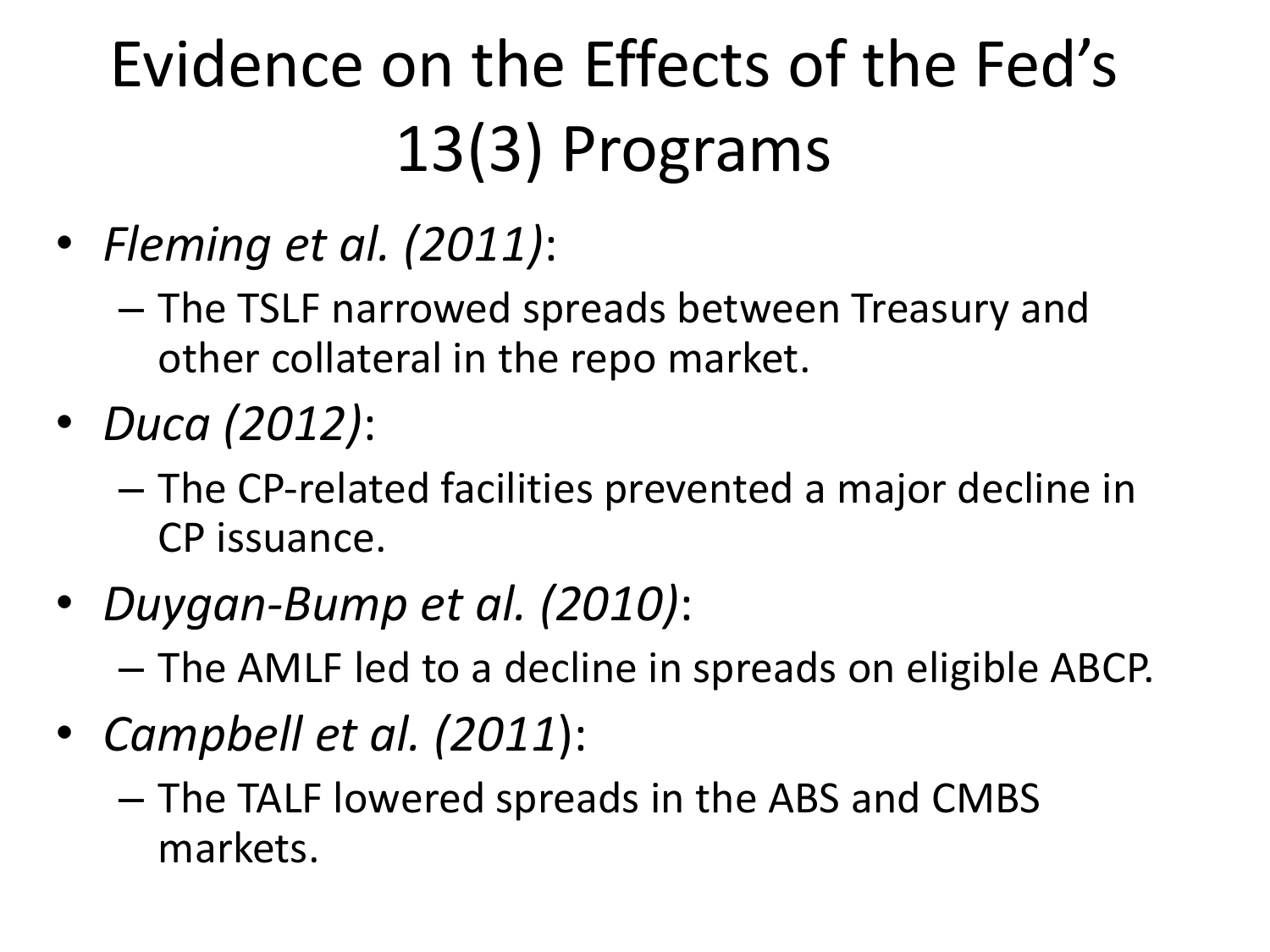#### Epilogue: Winding down and Cleaning up

Market stress broadly declined following various policy actions in early 2009 -- especially the "stress test" results in May.

Subsequently, the Fed wound down its facilities:

- TAF and TSLF started scaling back in June 2009.
- MMIFF expired in October 2009.
- PDCF, TSLF, AMLF, and CPFF expired in February 2010.
- Primary credit terms were normalized in early 2010. (Rate is now 75 bp.)
- TALF stopped making loans in 2010 and has about \$2 billion left

The Federal Reserve did not experience losses and made money for the taxpayer from these facilities.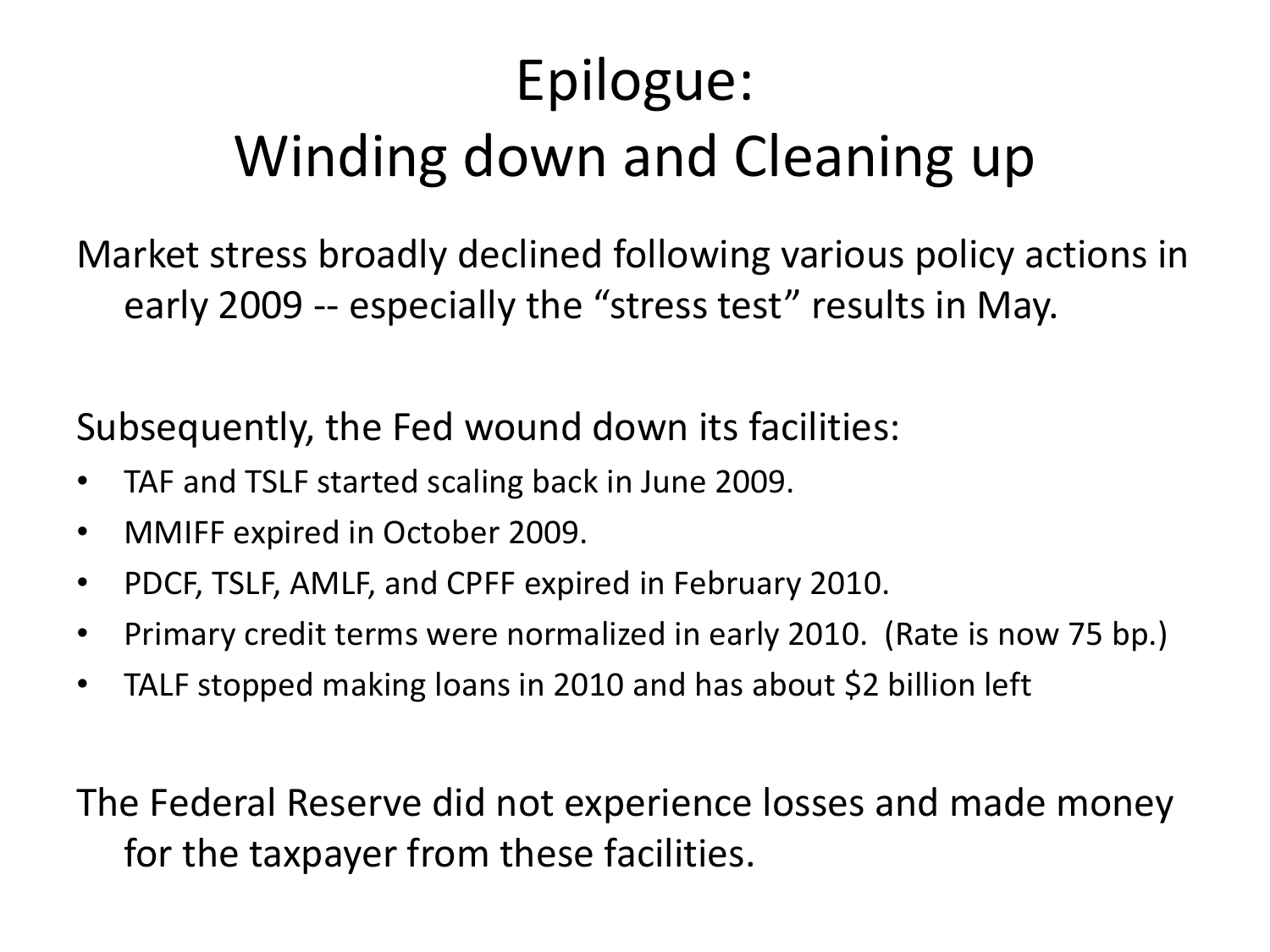#### Funding spreads and Fed lending through August 2012



Excludes central bank liquidity swaps, TSLF, Maiden Lane facilities, secondary credit, and seasonal credit.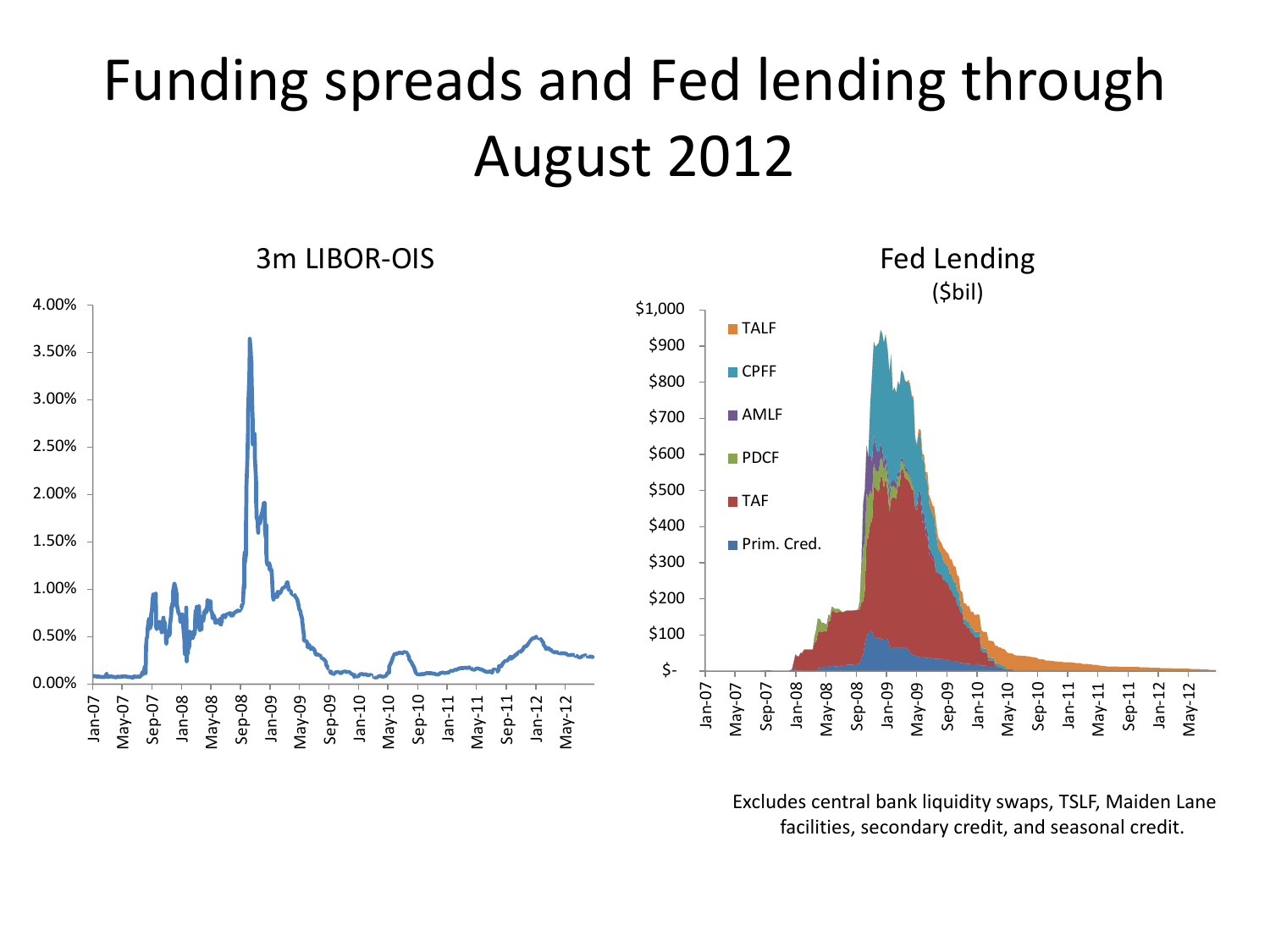#### Some changes under the Dodd-Frank Act

- Discount window credit:
	- Reduced reliance on credit ratings
	- Borrowing disclosed after 2 years implications for stigma?
- Emergency credit:
	- Only broad-based facilities are permitted (unless for financial market utility)
	- Approval of Secretary of the Treasury is required.
	- Collateral must be sufficient to protect taxpayers from losses.
	- Most of the credit facilities established during the crisis would still likely be permissible.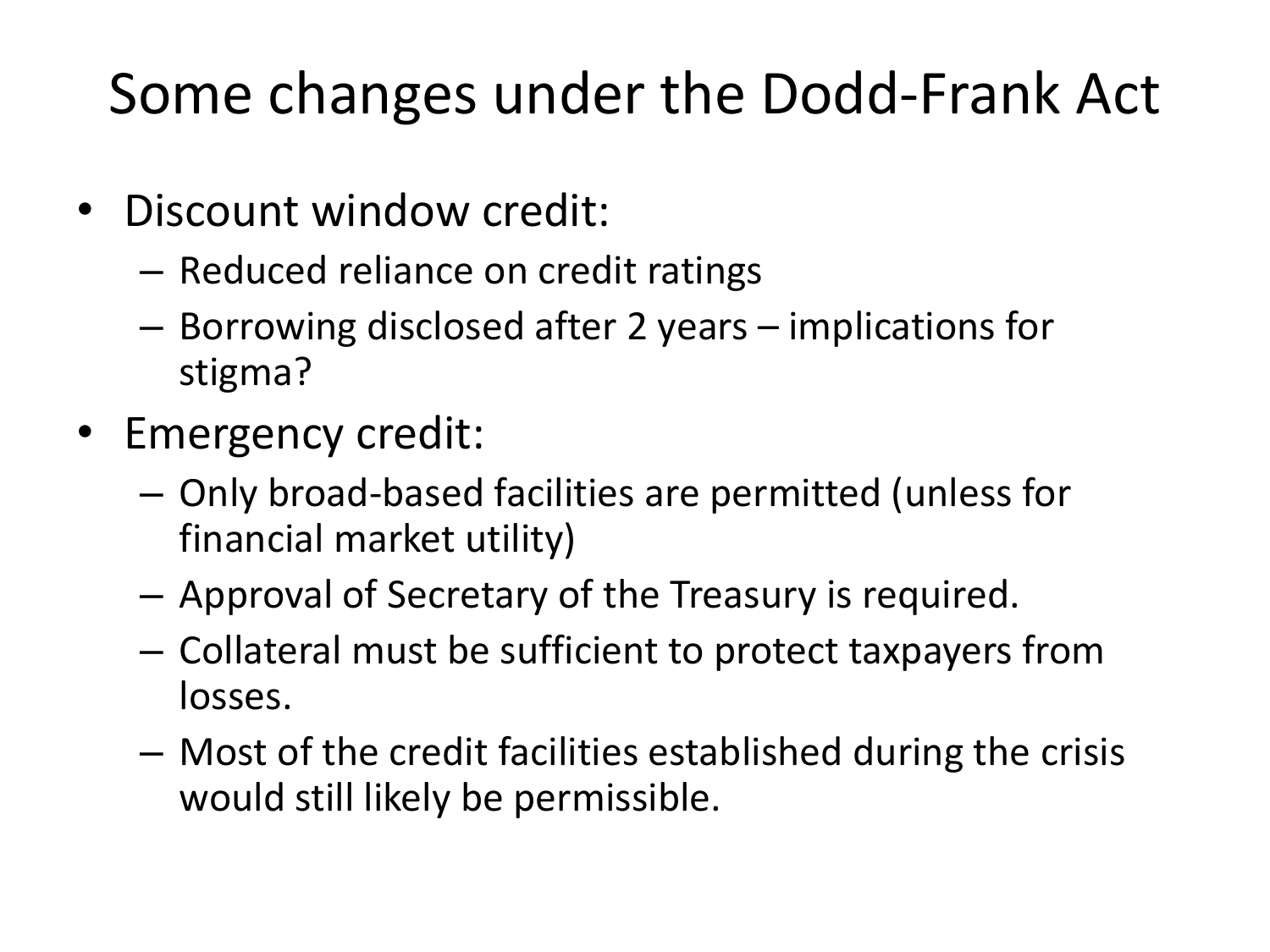# More Information

• Weekly updates on the Fed's balance sheet in the H.4.1 release:

<http://www.federalreserve.gov/releases/h41/>

• Information and data on lending facilities:

[http://www.federalreserve.gov/newsevents/reform\\_transaction.htm](http://www.federalreserve.gov/newsevents/reform_transaction.htm)

• Quarterly Fed "Transparency Report":

[http://www.federalreserve.gov/monetarypolicy/clbsreports.htm](http://www.federalreserve.gov/newsevents/reform_transaction.htm)